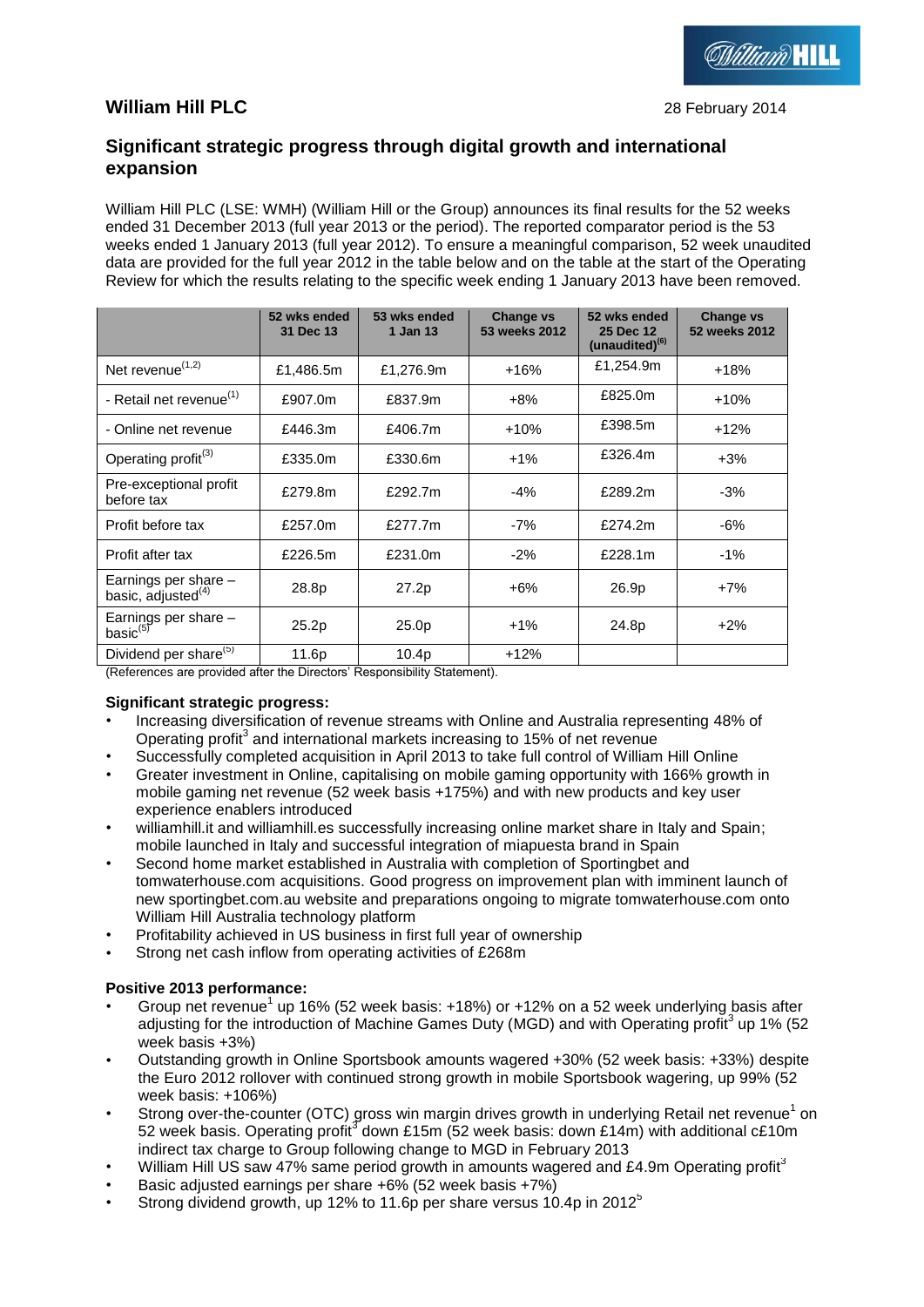Ralph Topping, Chief Executive of William Hill, commented:

"In 2014 we are celebrating the 80<sup>th</sup> anniversary of William Hill. Our focused transformation of the Group over the last five years means William Hill is now one of the world's leading multi-channel betting and gaming businesses, with revenues diversified through the rapid growth of Online and through careful expansion into selected international markets.

"This transformation accelerated in the last 12 months with the Group establishing a second home market in Australia through the acquisitions of Sportingbet and tomwaterhouse.com, and acquiring the 29% of William Hill Online controlled by Playtech, while maintaining an appropriate capital structure through a well-supported £373m (net) rights issue and a £375m corporate bond issue. As a result, our Online and Australia activities accounted for around half our operating profit and international markets contributed 15% of net revenue in 2013.

"Online's Sportsbook performance continues to be sparkling, with staking levels up around 400% over the five years since the start of 2009. Mobile Sportsbook represents 39% of Sportsbook wagering in 2013. We put greater focus behind mobile gaming in 2013 and have made good progress in bringing our offer up to match the high standards we've set with our Sportsbook. Our product range is vastly expanded and the customer experience is greatly enhanced, with more improvements to come in 2014. The results reflect this, with mobile gaming net revenue growing by 175% on a 52 week basis.

"Importantly, Retail remains resilient, despite the ongoing squeeze on our core customer base's discretionary spend and the large-scale expansion of online and mobile in the UK. At the same time, our international expansion strategy is progressing well with Online's locally licensed offerings in Italy and Spain taking market share, the US business now profitable and Australia established as our second home market, with potential to expand into a more mass market customer base.

"Gambling remains a source of political debate. We have taken firm steps in the last year to further improve responsible gambling outcomes in our shops with the development and implementation of the Association of British Bookmakers (ABB) Code, addressing the areas that, we believe, can more effectively encourage the small proportion of customers who experience a problem to gamble responsibly. We are keen to ensure any decisions in this area are driven by facts and research. We are committed to being a leader in this area wherever we operate and will continue to work collaboratively with governments, regulators and our peers both to help our customers and to encourage industry-wide high operating standards.

"The work of the last five years to expand our product range, improve our user experience, innovate with our mobile offering and invest substantial sums in the williamhill.com brand have made us a formidable online competitor. That positions us very well ahead of the expected introduction of the Point of Consumption tax from December 2014. This has the potential to radically change the shape of the UK online gambling market and we are confident William Hill can, over time, take more market share as a result. In addition, we aim to mitigate some of the impact in 2015 by achieving £15-20m of cost savings against what we would otherwise have expected to spend in that year."

| <b>Analyst and investor</b><br>presentation                                                                            |                                                                              |                                                                                                     |                                                                                                             |
|------------------------------------------------------------------------------------------------------------------------|------------------------------------------------------------------------------|-----------------------------------------------------------------------------------------------------|-------------------------------------------------------------------------------------------------------------|
| Meeting:<br>$9.00$ a.m. GMT on<br>28 February 2014<br>The Lincoln Centre<br>18 Lincoln's Inn Fields<br>London WC2A 3ED | Live conference call:<br>Tel: +44 (0) 20 3059 8125<br>Password: William Hill | Archive conference call<br>(until 14 March 2014)<br>Tel: +44 (0) 121 260 4861<br>Passcode: 6915918# | Video webcast:<br>www.williamhillplc.com<br>Available live and, until 28<br>February 2015, as an<br>archive |

A separate conference call will be held at 11.00 am GMT **for debt analysts and investors**. Dial-in details are: Telephone: +44 (0) 20 3059 8125

Password: William Hill debt call

Archive of the debt call (available from 2.30 pm on 28 February until 14 March 2014): Telephone: +44 (0) 121 260 4861 Passcode: 9850834#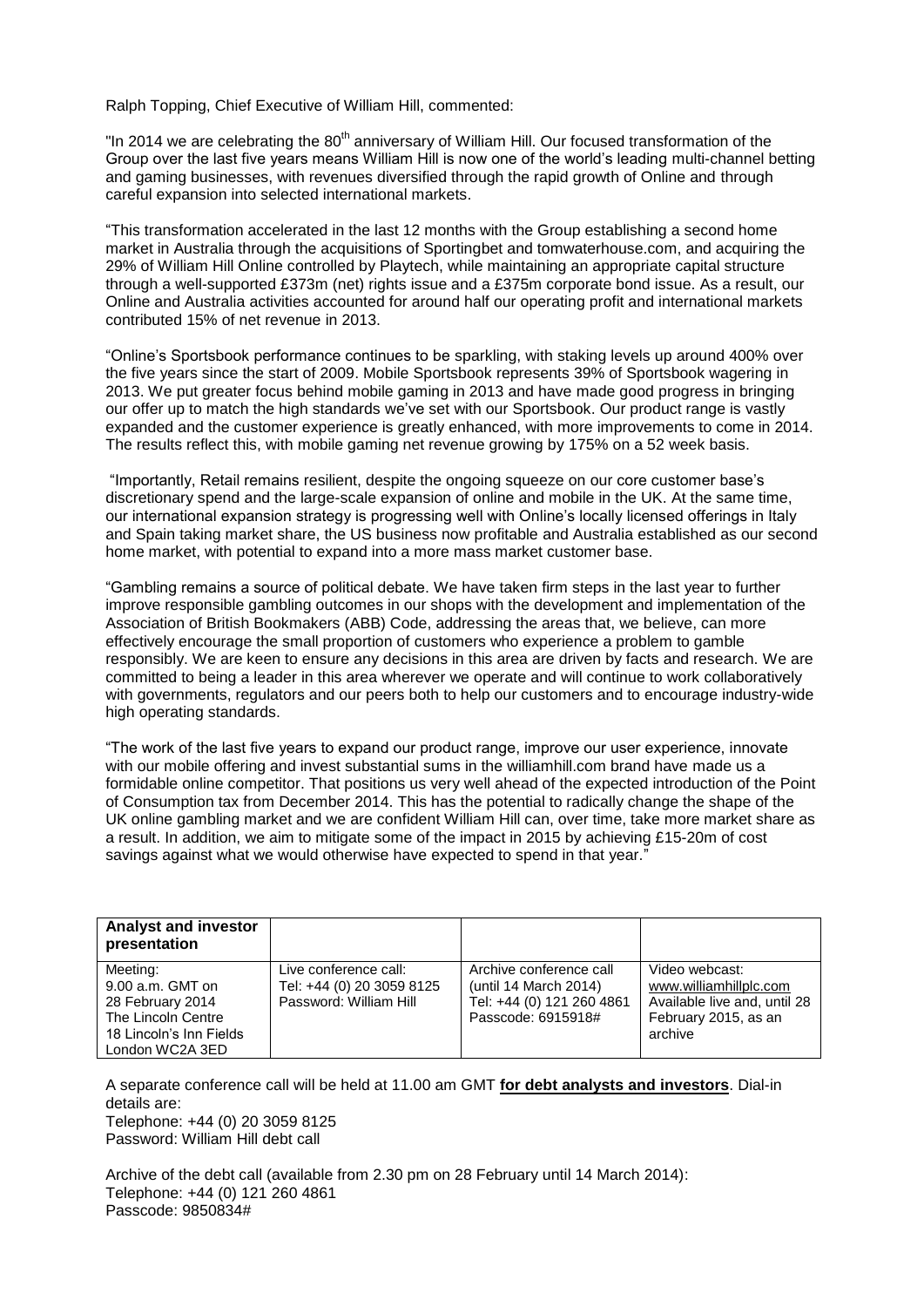| <b>Enquiries</b> |                                                                       |                                      |
|------------------|-----------------------------------------------------------------------|--------------------------------------|
| William Hill PLC | Ralph Topping, Chief Executive                                        | On 28 February: +44 (0) 20 7404 5959 |
|                  | Neil Cooper, Group Finance Director<br>Lyndsay Wright, Director of IR | Thereafter: +44 (0) 20 8918 3614     |
| <b>Brunswick</b> | Simon Sporborg                                                        | Tel: +44 (0) 20 7404 5959            |
|                  | Fiona Micallef-Eynaud                                                 |                                      |
|                  | Oliver Hughes                                                         |                                      |

### **Notes to editors**

William Hill, The Home of Betting, is one of the world's leading betting and gaming companies, employing more than 17,000 people. Founded in 1934, it is now the UK's largest bookmaker with around 2,430 licensed betting offices that provide betting opportunities on a wide range of sporting and non-sporting events, gaming on machines and numbers-based products including lotteries. The Group's Online business [\(www.williamhill.com\)](http://www.williamhill.com/) is one of world's leading online betting and gaming businesses, providing customers with the opportunity to access William Hill's products online, through their smartphone or tablet, by telephone and by text services. William Hill US was established in June 2012 and provides land-based and mobile sports betting services in Nevada, and is the exclusive risk manager for the State of Delaware's sports lottery. William Hill Australia is one of the largest online betting businesses in Australia after the Group acquired the Sportingbet Australia business in March 2013 and tomwaterhouse.com in August 2013, two of the leading online corporate bookmakers in Australia, offering sports betting products online, by telephone and via mobile devices. William Hill PLC is listed on the London Stock Exchange and became part of the FTSE100 in May 2013. The Group generates revenues of c£1.5bn a year.

### **Cautionary note regarding forward-looking statements**

These results include statements that are, or may be deemed to be, "forward-looking statements". These forwardlooking statements can be identified by the use of forward-looking terminology, including the terms "believes", "estimates", "anticipates", "expects", "intends", "plans", "goal", "target", "aim", "may", "will", "would", "could" or "should" or, in each case, their negative or other variations or comparable terminology. These forward-looking statements include all matters that are not historical facts. They appear in a number of places throughout these results and the information incorporated by reference into these results and include statements regarding the intentions, beliefs or current expectations of the directors, William Hill or the Group concerning, amongst other things, the results of operations, financial condition, liquidity, prospects, growth, strategies and dividend policy of William Hill and the industry in which it operates.

By their nature, forward-looking statements involve risks and uncertainties because they relate to events and depend on circumstances that may or may not occur in the future and may be beyond William Hill's ability to control or predict. Forward-looking statements are not guarantees of future performance. The Group's actual results of operations, financial condition, liquidity, dividend policy and the development of the industry in which it operates may differ materially from the impression created by the forward-looking statements contained in these results and/or the information incorporated by reference into these results. In addition, even if the results of operations, financial condition, liquidity and dividend policy of the Group and the development of the industry in which it operates, are consistent with the forward-looking statements contained in these results and/or the information incorporated by reference into these results, those results or developments may not be indicative of results or developments in subsequent periods.

Other than in accordance with its legal or regulatory obligations (including under the Listing Rules, the Disclosure and Transparency Rules and the Prospectus Rules), William Hill does not undertake any obligation to update or revise publicly any forward-looking statement, whether as a result of new information, future events or otherwise.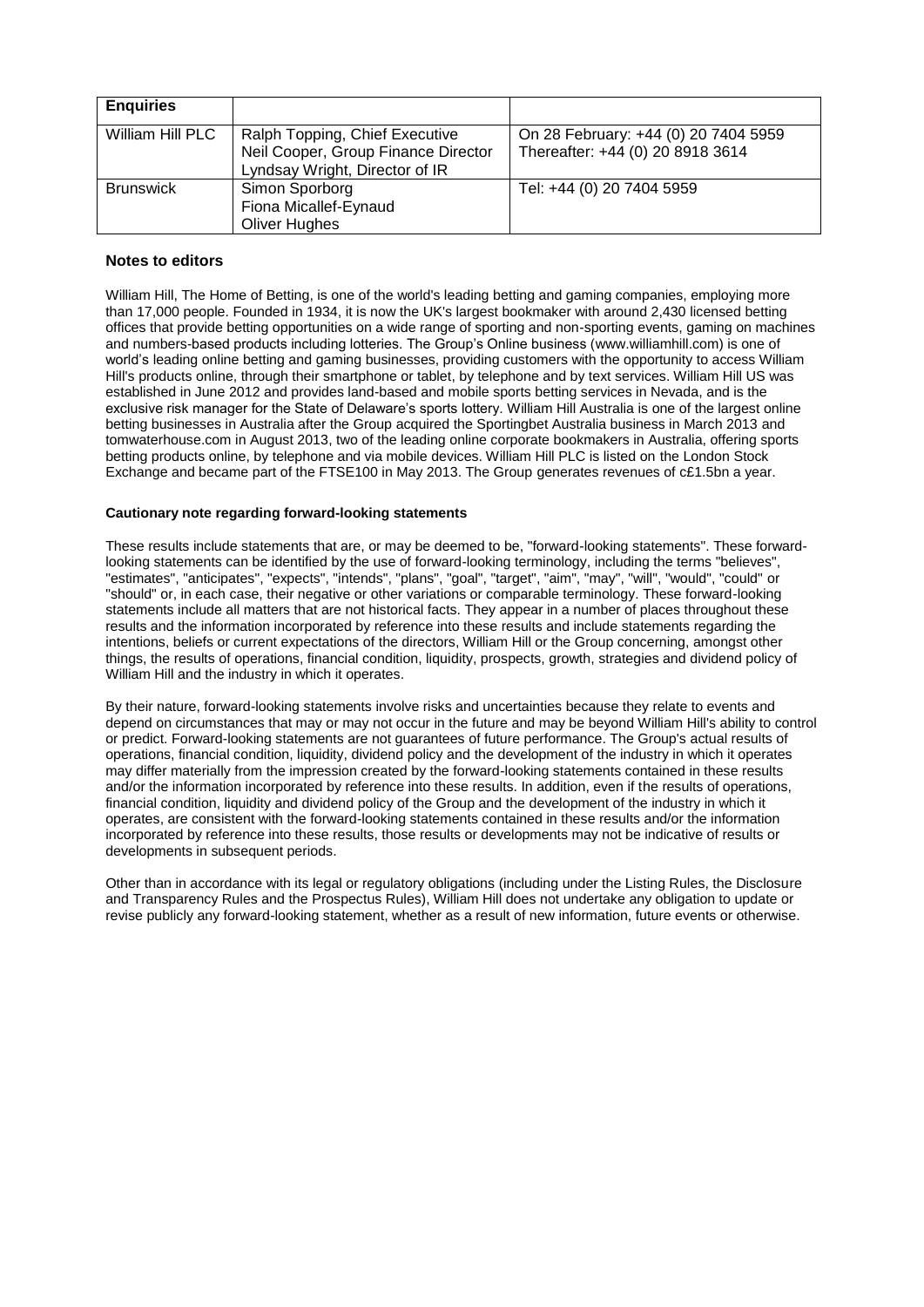### **OVERVIEW**

In 2014 we are celebrating the 80th anniversary of William Hill. Our focused transformation of the Group over the last five years means William Hill is today one of the world's leading multi-channel betting and gaming businesses, with revenues diversified through the rapid growth of Online and through careful expansion into selected international markets.

This process accelerated in the last 12 months as the Group established a second home market in Australia through the acquisitions of Sportingbet and tomwaterhouse.com, and acquired the 29% of William Hill Online controlled by Playtech, while maintaining an appropriate capital structure through a well-supported £373m (net) rights issue and a £375m corporate bond issue.

Across our operations, we still stand for the trust and integrity that our founder valued, helping our customers to gamble responsibly wherever they are and working with governments, regulators and industry bodies to keep improving standards and best practice.

### **Positive performance in 2013**

The following commentary compares full year 2013 with the unaudited first 52 weeks of the 2012 financial year to enable a more meaningful comparison.

The Group made significant progress on our strategy to grow by developing a wider product offering, encouraging greater multi-channel usage and expanding internationally. This continues to diversify our revenue streams: for perspective on the transformation, Online and William Hill Australia accounted for 36% of net revenue and 48% of Operating profit<sup>3</sup> in 2013, versus 20% and 29% respectively in 2009. International markets accounted for 15% of revenues, up from 9% in 2009.

Group net revenue<sup>1,2</sup> increased by 18% to £1,486.5m (2012: £1,254.9m). Excluding acquisitions completed during the two-year period and adjusting for the change to Machine Games Duty (MGD) in Retail, Group net revenue grew 5%. Group Operating profit<sup>3</sup> grew 3% to £335.0m.

Online net revenue was 12% higher at £446.3m and Operating profit<sup>3</sup> was up 4% to £147.8m (2012: £142.1m). Online has again delivered outstanding sports betting growth both in the UK and in key international territories, with Sportsbook amounts wagered up 33% in the UK and up 33% overall.

Retail continues to prove resilient, despite the squeeze on our core customer base's discretionary income and the large-scale expansion of online and mobile in the UK. Retail net revenue was up 10% to £907.0m (+2% after adjusting for MGD) and Operating profit<sup>3</sup> was 7% lower at £196.3m (2012: £210.2m) with increased indirect taxes costing the Group c£10m.

In the ownership period, William Hill Australia delivered net revenue<sup>2</sup> of £86.7m and Operating profit<sup>3</sup> of £12.0m. William Hill US achieved profitability in the first full year of ownership, with excellent growth in amounts wagered and a strong gross win margin benefiting from positive sporting results, particularly in the fourth quarter, leading to an Operating profit<sup>3</sup> of £4.9m (2012: Operating loss<sup>3</sup> of £1.3m).

### **Strong focus on mobile delivers growth**

A key priority for our online channels is to capitalise on the opportunity presented by the increased use of smartphones and tablets. In 2013, PC-only users represented less than half of online customers for the first time<sup>7</sup>. Our focus on mobile Sportsbook has clearly yielded results with mobile increasing to 39% of Sportsbook amounts wagered in 2013 from 26% in 2012.

During 2013, we widened our focus to enable the development of an equally strong mobile gaming offer having identified this as a significant growth opportunity for Online. This represents a substantial technological challenge, particularly given the challenge in migrating existing desktop games, number of different suppliers used to support our extensive gaming offer and the need to integrate products successfully with our core Sportsbook and customer servicing features. As part of our ongoing development plan, we have expanded the product range substantially and enhanced the user experience, particularly in the UK in the first instance, by providing single sign on, wallet transfer and multiple payment methods. While total gaming net revenue was flat in 2013 on a 52 week basis as we made these changes, we increased mobile gaming net revenue by 175% to £40m in 2013. Against our target for mobile to generate 40% of gaming net revenue by mid-2015 we progressed from 6% in 2012 to 17% in 2013.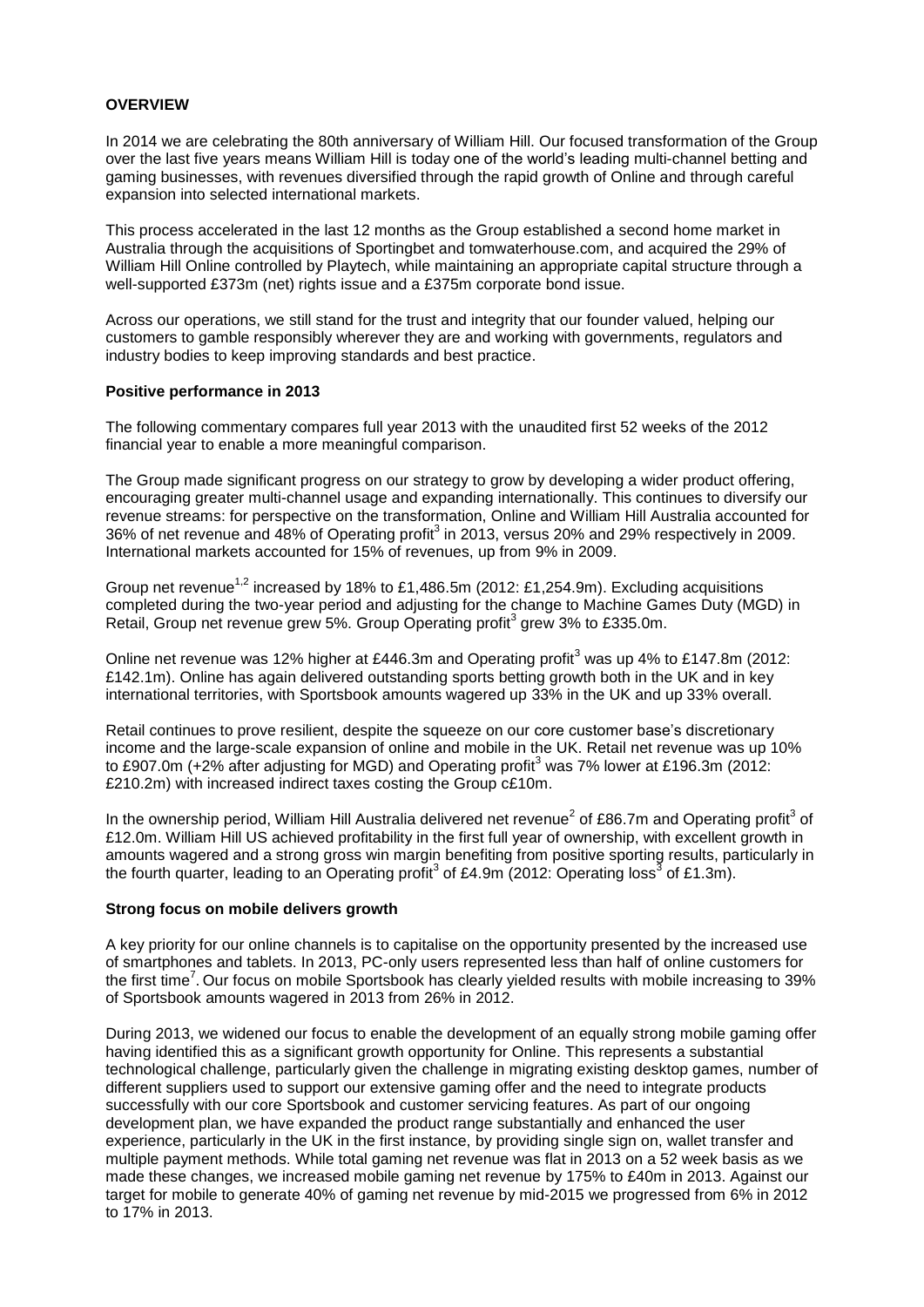Within William Hill Australia, mobile accounted for 33% of amounts wagered in 2013 and for William Hill US it was 31%, with US mobile revenues being up 263% against 2012 on a same period basis.

### **Selective international expansion**

We have made good progress in our strategy to take our core land-based and digital capabilities into other international gambling markets. The UK continues to be an attractive opportunity for William Hill, with an estimated 7-8 million people now gambling each year in licensed betting offices (LBOs), online or by mobile<sup>8</sup> and remains a priority for Online as well as Retail. However, there is value in diversifying our revenue streams to reduce our exposure to a single economy, tax regime and regulatory regime.

Our Online operation is now gaining market share in Italy and Spain, where we established locally licensed betting and gaming websites in 2011 and 2012, respectively. In Italy, we increased to c7% market share of the Sportsbook market<sup>9</sup> by the end of the year and have 8% of the Casino market, and in the Spanish online sports betting market we are now the number three operator with 15% market share of sports betting<sup>10</sup>. With strong growth in both new accounts and unique actives, net revenue in Italy more than doubled. In Spain, where we rolled over the closure of certain gaming activities in 2012 ahead of the launch of our licensed website in the first half of 2012, we have seen strong growth in the core Sportsbook product, with net revenue up 107%.

In the US, we have seen a turnaround in profitability in our first full year of operating William Hill US, the business we established in June 2012 through the acquisition and consolidation of three land-based sports betting businesses. The US represents a very exciting – if longer term – opportunity given New Jersey's ongoing challenge to the federal ban on land-based sports betting and the moves to licence online gaming in a number of states. As an established licensed operator, we are well positioned to explore opportunities as they arise on a case-by-case basis.

We are using our established expertise to build a position in the attractive Australian online and mobile betting market, which is projected to grow at 16% per annum over the next five years<sup>11</sup>. During the year, we established Australia as our second home territory and William Hill Australia as a leading corporate bookmaker through the acquisition of two corporate bookmakers, Sportingbet, including Centrebet, and tomwaterhouse.com. We are making good progress with our previously outlined plan to improve William Hill Australia's presence in the mass market customer base by improving Sportingbet's digital capabilities and user experience, and by bringing a better technology platform, operational scale and a wider product portfolio to tomwaterhouse.com. As part of this, we will imminently launch a new responsive design website for Sportingbet.com.au and will shortly be migrating tomwaterhouse.com onto the William Hill Australia platform. As expected, we have achieved a significant reduction in cost per acquisition to £299 in our ownership period as we have improved the effectiveness of the marketing spend. In the Sportingbet business, we have stabilised the unique actives performance, in part through a successfully refocused retention and reactivation programme, and expect to drive growth in new accounts through the ongoing improvement plan.

Having taken full ownership of the Online business in April by acquiring Playtech's 29% shareholding for £424m, we have been better able to capitalise on a number of these opportunities that will drive our future. For instance, having removed the cap on capital expenditure, we were able to increase investment in Online which has allowed us to increase the rate of innovation in mobile gaming and implement developments that were previously de-prioritised: for example, we launched a mobile Sportsbook offering in Italy in January 2014 and will be launching further mobile products in Italy and Spain before the mid-year. We are also able to share our capabilities more widely around the Group, such as bringing our insight in user experience and online marketing to support the development of William Hill Australia. This is in addition to retaining the full financial benefit of this growth business for William Hill shareholders.

### **Strong financial position**

The Group's balance sheet remains healthy. Net debt for covenant purposes stood at £796m at 31 December 2013 (1 January 2013: £339m), equivalent to 2.0 times EBITDA. This is higher than the previous year but reflects the significant acquisitions we have undertaken in 2013. The Group's strong cash generation continues, with cash flow from operating activities of £267.6m and the support of our capital providers has been demonstrated by the £373m (net) rights issue, which was 98% taken up, and the successful issue of a £375m corporate bond, which was twice over-subscribed.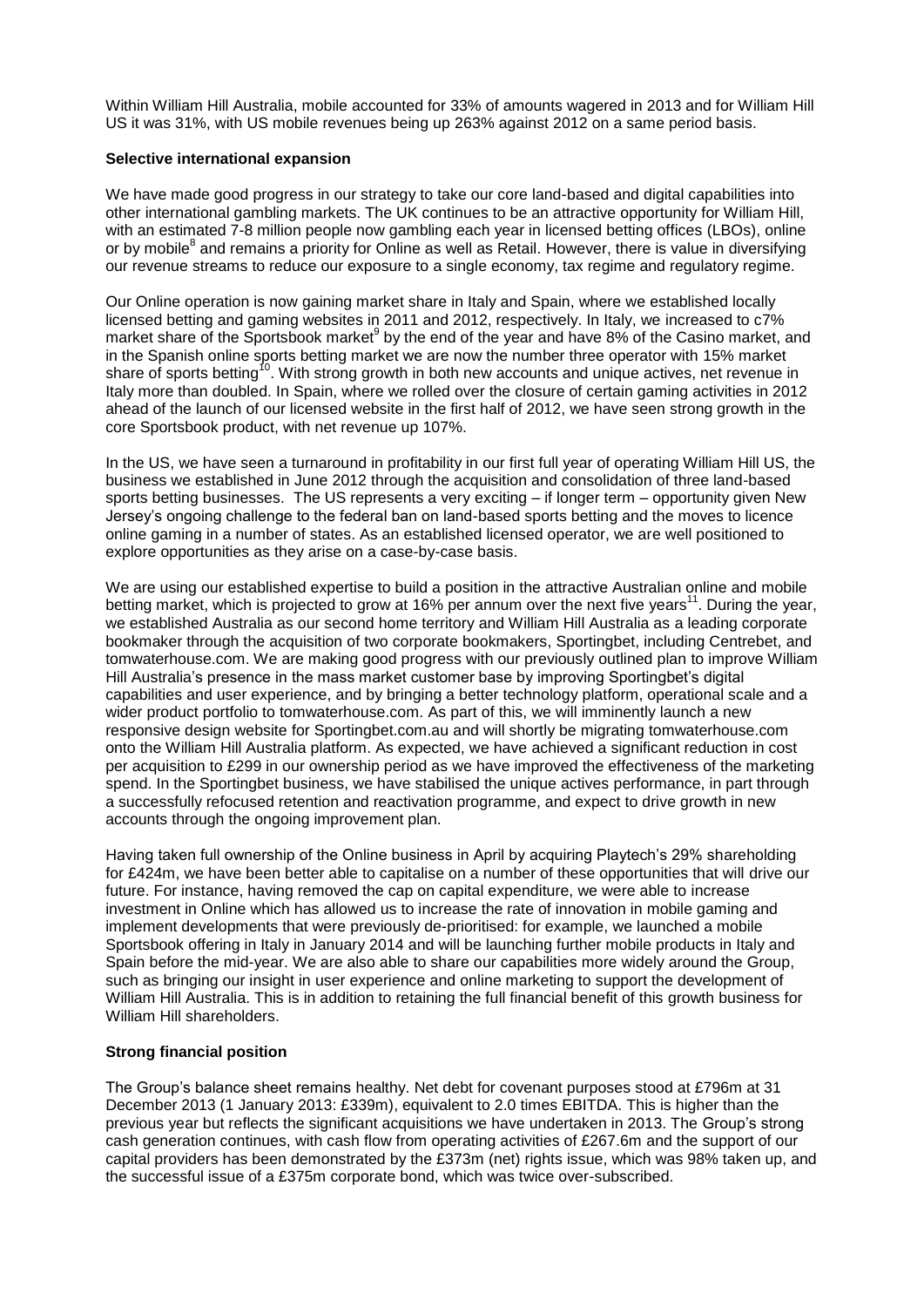# **Encouraging responsible gambling**

We are committed to encouraging responsible gambling wherever we operate. As part of this, we successfully completed in February 2014 implementation of the ABB's new Code for Responsible Gambling, which aims to build on our well-established measures for encouraging responsible gambling, such as self-exclusion, by increasing the prominence of relevant messages in our shops, encouraging colleagues to interact with customers and enabling customers to set how long they play for on the machines and how much they spend.

We recognise that gambling remains a source of political debate, particularly as governments seek to amend their regulations to take account of the growth of online and mobile gambling, and to improve ways of addressing problem gambling. We are keen to ensure these are driven by facts and research such as the health surveys for England and Scotland, published in December 2013 and September 2013, respectively, which provided an independent, up-to-date view on problem gambling. The Scottish survey showed no change to the prevalence levels while the English survey indicated an average of 0.5% of people could be classified as problem gamblers, which is a lower number than that indicated by previously prevalence studies in England and Wales (0.9% in 2010, 0.6% in 2007 and 0.6% in 1999).

We continue to work collaboratively with governments, regulators, peers and relevant experts both to facilitate responsible gambling by our customers and to encourage the application of high operating standards across our industry.

#### **Well positioned ahead of Point of Consumption tax**

Taken together, the competitiveness of our digital offering and our healthy financial position leave us well positioned to tackle both opportunities and challenges created by the posited introduction of a Point of Consumption tax on UK online gambling in December 2014 which we believe is likely to result in a dislocation of the UK online gambling market given its likely impact on industry operating profit margins. While it will lead to a significant additional cost for the Group – of a size we consider impossible to mitigate in full in the short term – we do believe there is potential for larger scale operators to benefit from increased market share as smaller operators may be squeezed out of the market by the additional tax burden. As the market leader with robust profit margins and the scale to invest substantially in innovations in product, user experience and technology as well as in marketing, we believe we are well placed to take advantage of the opportunity offered by this market-changing event. In addition, we aim to mitigate some of the impact in 2015 by achieving £15-20m of cost savings against what we would otherwise have expected to spend in that year.

### **Priorities for 2014**

Our priorities in the coming year, therefore, continue to be to grow our UK online market share by capitalising on the structural shift to mobile, both in sports and in gaming, and to enhance the digital capabilities of William Hill Australia to take advantage of the growth opportunities in online betting in that market.

# **OPERATING REVIEW**

### **Summary of financial results**

|                                      | 52 wks ended<br>31 Dec 13 | 53 wks ended<br>1 Jan 13 | <b>Change vs</b><br>53 weeks<br>2012 | 52 wks ended<br>25 Dec 12<br>$(unaudited)^{(6)}$ | <b>Change vs</b><br>52 weeks<br>2012 |
|--------------------------------------|---------------------------|--------------------------|--------------------------------------|--------------------------------------------------|--------------------------------------|
| - Retail net revenue                 | £907.0m                   | £837.9m                  | $+8%$                                | £825.0m                                          | $+10%$                               |
| - Online net revenue                 | £446.3m                   | £406.7m                  | $+10%$                               | £398.5m                                          | $+12%$                               |
| - William Hill Australia net revenue | £86.7m                    |                          |                                      |                                                  |                                      |
| - William Hill US net revenue        | £22.7m                    | £8.9m                    | $+155%$                              | £7.9m                                            | +187%                                |
| - Telephone net revenue              | £16.5m                    | £16.0m                   | $+3%$                                | £16.2m                                           | $+2%$                                |
| - Other net revenue                  | £7.3m                     | £7.4m                    | $-1\%$                               | £7.3m                                            | $0\%$                                |
| Group net revenue (1,2)              | £1,486.5m                 | £1,276.9m                | $+16%$                               | £1.254.9m                                        | $+18%$                               |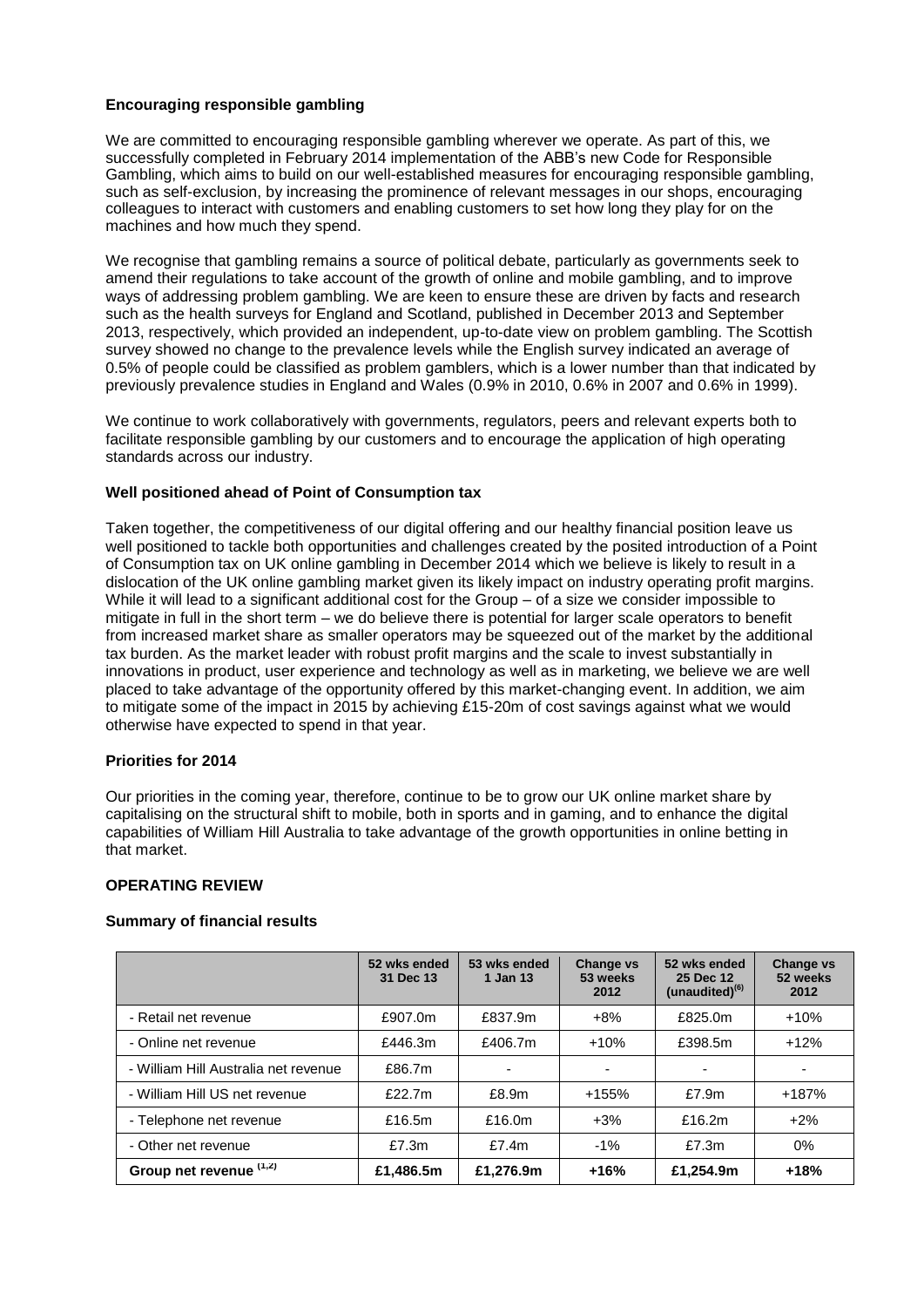|                                                      | 52 wks ended<br>31 Dec 13 | 53 wks ended<br>1 Jan 13 | <b>Change vs</b><br>53 weeks<br>2012 | 52 wks ended<br>25 Dec 12<br>(unaudited) | <b>Change vs</b><br>52 weeks<br>2012 |
|------------------------------------------------------|---------------------------|--------------------------|--------------------------------------|------------------------------------------|--------------------------------------|
| - Retail Operating profit                            | £196.3m                   | £211.5m                  | $-7%$                                | £210.2m                                  | $-7%$                                |
| - Online Operating profit                            | £147.8m                   | £145.3m                  | $+2\%$                               | £142.1m                                  | $+4%$                                |
| - William Hill Australia Operating<br>profit         | £12.0m                    |                          |                                      |                                          |                                      |
| - William Hill US Operating<br>profit/(loss)         | £4.9m                     | $£(0.6)$ m               |                                      | £(1.3)m                                  |                                      |
| - Telephone Operating profit                         | £0.0 <sub>m</sub>         | £0.5m                    |                                      | £1.0m                                    |                                      |
| - Other Operating profit                             | £0.2m                     | £0.5m                    | $-60%$                               | £0.5m                                    | $-60%$                               |
| - Corporate expenses (including<br>associate income) | £ $(26.2)$ m              | $£(26.6)$ m              | $-2%$                                | £(26.1)m                                 | $+0\%$                               |
| Operating profit <sup>(3)</sup>                      | £335.0m                   | £330.6m                  | $+1%$                                | £326.4m                                  | $+3%$                                |
| Amortisation                                         | £(10.9)m                  | $£(5.0)$ m               | $+118%$                              | $£(4.9)$ m                               | $+122%$                              |
| Profit before interest, tax and<br>exceptional items | £324.1m                   | £325.6m                  | $-0\%$                               | £321.5m                                  | $+1%$                                |
| <b>Exceptional items</b>                             | £ $(22.8)$ m              | £ $(15.0)$ m             | $+52%$                               | £ $(15.0)$ m                             | $+52%$                               |
| Net interest cost                                    | £ $(44.3)$ m              | £ $(32.9)$ m             | $+35%$                               | £(32.3)m                                 | $+37%$                               |
| <b>Profit before tax</b>                             | £257.0m                   | £277.7m                  | $-7%$                                | £274.2m                                  | $-6%$                                |

The commentary in this Operating Review section compares full year 2013 with the first 52 weeks of the 2012 financial year to enable a meaningful comparison.

### **Online**

The success of Online has come from the combination of marketing excellence, product enhancement and improvements to the user experience. We have continued to innovate in product and service developments during 2013 to improve customer engagement. For example, in December 2013, we extended Cash in My Bet from desktop-only functionality to mobile and it has now been used by more than 67,000 customers since launch. Other Sportsbook product enhancements include improved streaming, scorecards and further increases in our breadth of betting opportunities both in-play and prematch. From the start of the domestic football season onwards, we stepped up the amount of free bets being offered, linked to offers such as AccaInsurance to encourage loyalty and increased accumulator betting. In gaming, our investment programme is enabling the delivery of a high-quality mobile gaming experience, with more products for customers to play and with the implementation of key enablers such as 'single sign-on' and multiple payments.

Online net revenue was 12% higher and Operating profit<sup>3</sup> was up 4%, underpinned by the continued strong growth of Sportsbook, including mobile. During the period, 81% of Online revenues came from our core markets (UK, Spain, Italy) (2012: 78% from core markets).

Sportsbook net revenue grew 29% to £212.9m, benefiting from 33% growth in amounts wagered and from a slight improvement in gross win margins by 0.2 percentage points to 8.1% (2012: 7.9%), offset by an increase in free bets. Favourable sporting results in the first half of the year, including an exceptional Grand National, were followed by unfavourable results in Q3, particularly in football. In-play margin in 2013 was 5.3% (2012: 4.9%) and pre-match margin was 10.0% (2012: 10.2%). Mobile Sportsbook gross win margin was 9.6% (2012: 9.1%), which continues to be above the desktop comparable. Accordingly, and taken together with the adverse impact of greater free bets on margins, we now expect long-term net revenue win margins to be c0.5 percentage points higher than previously guided.

Gaming net revenue was broadly flat at £233.4m (2012: £234.0m), impacted by the closure of certain markets in 2012. Underlying gaming net revenue, excluding the impact of these closures, was up 3%. Ignoring closures, Casino was up 1%, Bingo was down 2% and Poker was down 9%.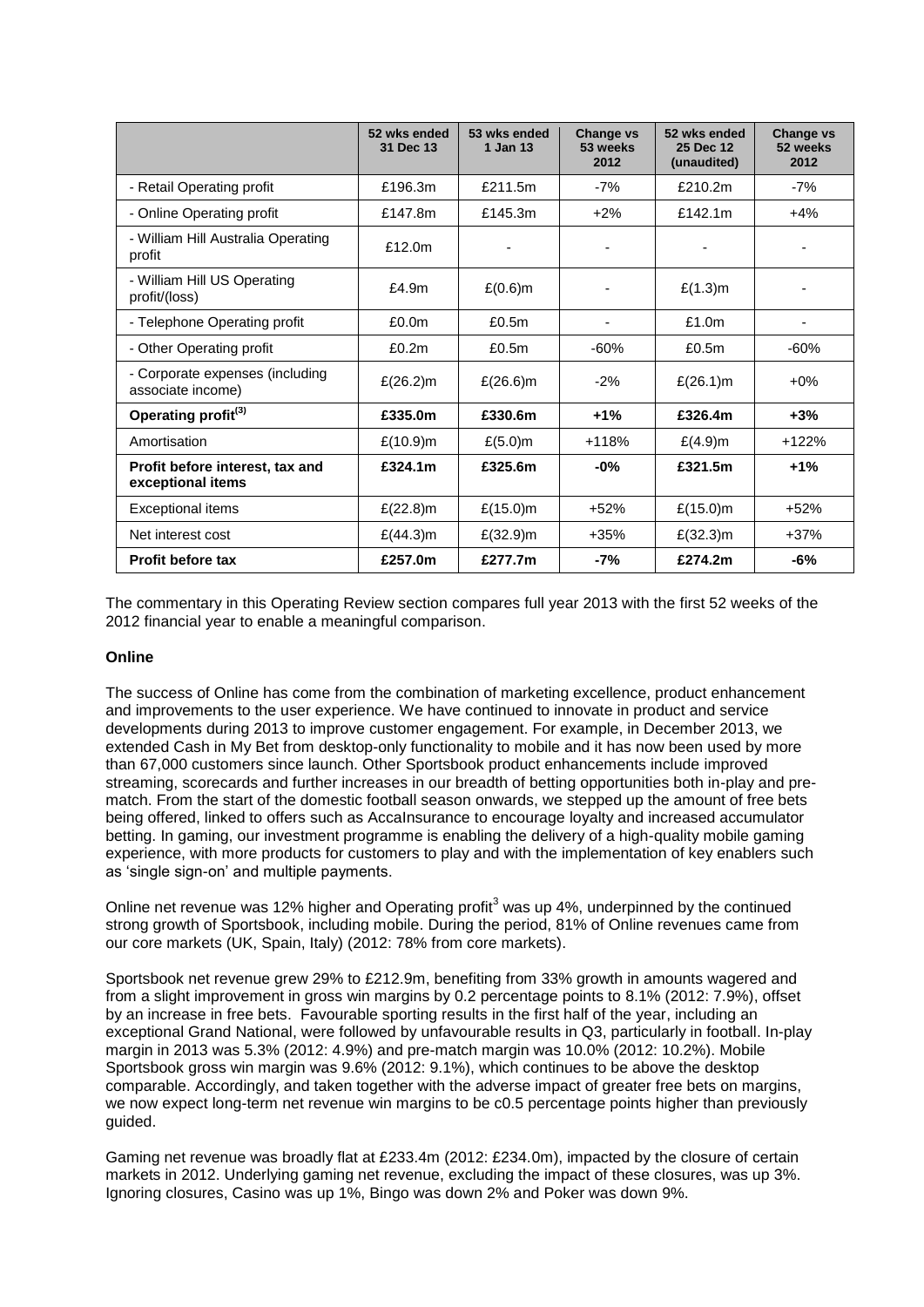Online cost of sales was 15% or £5.2m higher. This was primarily driven by increases in gambling taxes in certain markets. The 2012 position also benefited from £2m of prior year accrual releases relating to our business from Greece, a market from which we no longer take business. Mobile Sportsbook software royalties also increased. Operating costs were 17% higher, with a 17% increase in marketing investment and with other costs up 16%. Marketing investment was equivalent to 27% of net revenue, with the impact of increased free bets reducing our net revenue margin by an additional 0.3 percentage points.

Operating profit<sup>3</sup> was 4% higher at £147.8m (2012: £142.1m). The non-controlling interest for Playtech up to 14 April 2013 (the completion date of the acquisition of its 29% holding in William Hill Online) was £15.3m (full year 2012: £41.2m).

### **Retail**

Retail net revenue was 10% higher or 2% higher on an underlying basis<sup>1</sup>.

OTC net revenue was up 2%, benefiting from a strong gross win margin of 19.4% (2012: 18.3%). The main driver of margin growth was improved results from UK horseracing and football. Amounts wagered was 3% lower: the first half saw the brunt of weather-related fixture cancellations in Q1 and a weaker football calendar in Q2. The excellent weather in July also impacted progression in the third quarter.

Gaming machine net revenue increased by 20% in the period, or +1% after adjusting for the MGD effect<sup>1</sup>. This was driven by a combination of c2% decline in gross win per machine per week from £914 to £897 and an increase in the average number of gaming machines by 3% to 9,431, comprising a 2% increase in machine density to 3.93 per shop and a 1% increase in the average number of shops.

We continue to invest in expanding and enhancing the estate. We increased the Retail estate by a net 40 shops to 2,432, opening 59 new licences and closing 19 during the period. Our target continues to be to increase the number of shops in the estate by a net c1% per annum. A further 14 shops were resited. There was an average of 2,401 shops in the period, around 1% higher than the prior year.

Cost of sales and operating costs were 51% and 6% higher, respectively. Both of these were impacted by the change to MGD from VAT and Amusement Machine Licence Duty in February. Operating costs included c£3.5m of additional repair and maintenance costs, higher content costs and higher staff costs from increased shop opening hours and the introduction of pension auto-enrolment. This was partially mitigated by savings in Retail and Group staff incentives. Looking ahead, our guidance for Retail operating cost growth for 2014 is around 3-4%.

The Retail business delivered £196.3m of Operating profit<sup>3</sup>, £13.9m down on the prior year.

# **William Hill Australia**

William Hill Australia was formed in March 2013 following the completion of the acquisition of Sportingbet plc's Australian assets, including Sportingbet Australia and Centrebet, with successful online, mobile and telephone betting services. We expanded this business in August 2013 with the acquisition of tomwaterhouse.com, one of Australia's fastest growing operators since it was established in 2010. William Hill Australia is now one of the largest corporate bookmakers in the Australian market. We also have a strong mobile position with an estimated 22% market share<sup>12</sup>. In our ownership period, mobile as a percentage of amounts wagered was 33% for Sportingbet and 53% for tomwaterhouse.com.

Since acquisition<sup>2</sup>, William Hill Australia has generated £86.7m of net revenue from amounts wagered of £1,177m at a gross win margin of 7.9%. With operating costs of £54.5m, we recorded an Operating profit<sup>3</sup> of £12.0m. The results of the Australian business were impacted by poor results in the peak Spring Carnival period and, reported in sterling, have been adversely affected by the c30% depreciation of the Australian dollar against sterling over our period of ownership. In Australian dollars, amounts wagered fell 4% on the same period in 2012, net revenue grew 6% and Operating profit<sup>3</sup> grew 81%, a figure flattered by tomwaterhouse.com trading losses.

We have previously outlined our 12-18 month plan to develop and enhance the business by expanding the product range, enhancing the user experience and applying our established and proven online marketing expertise. Progress against this plan has been good to date and we are already beginning to see some improvement in operational metrics from the initiatives we are undertaking.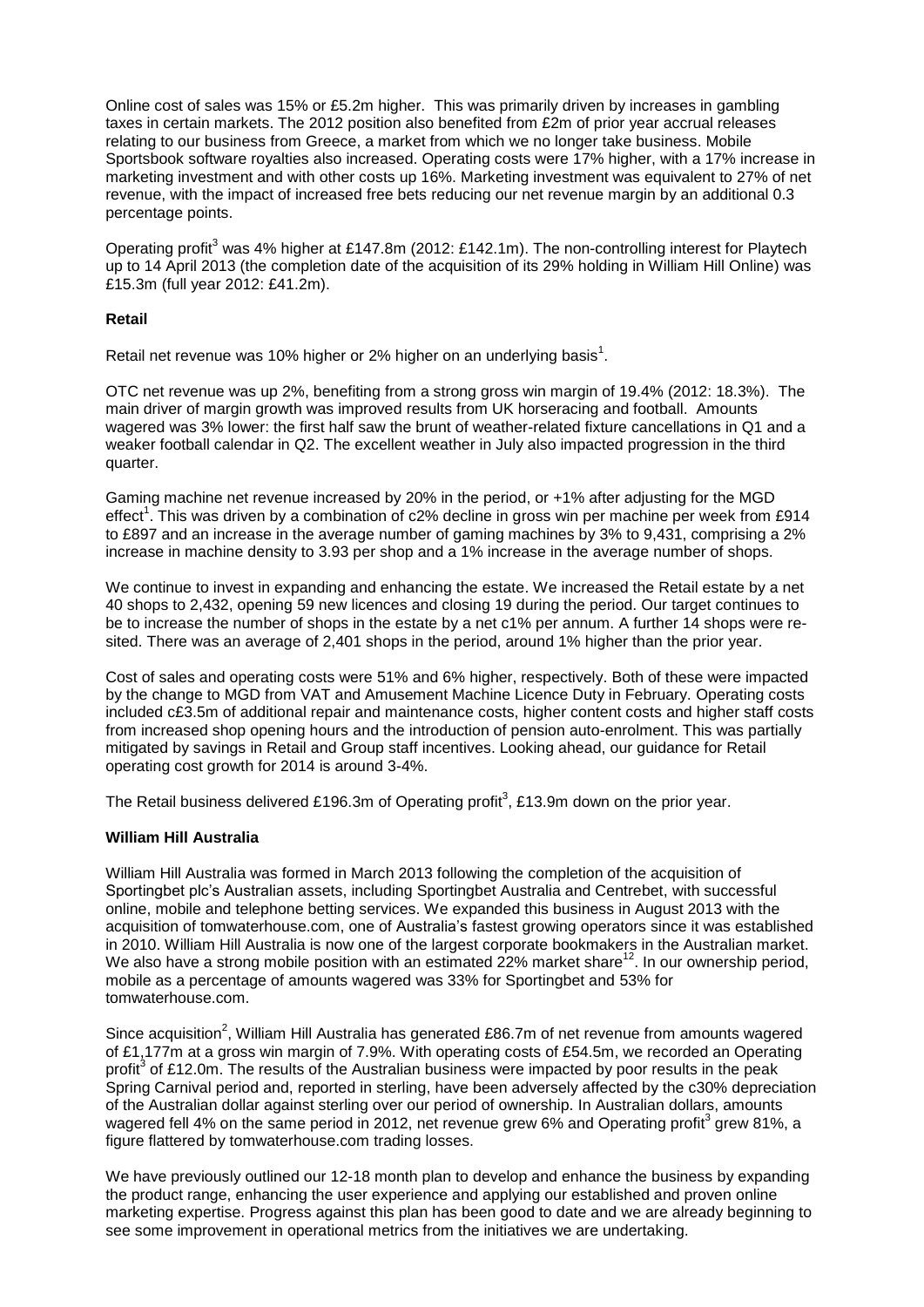In terms of enhancing the user experience, our principal achievement has been the development and imminent launch of a new 'responsive design' website for sportingbet.com.au as part of our efforts to enhance the user experience. This benefits from using HTML5 which automatically optimises display of the content to suit the user's device, whether they are viewing via a desktop, laptop, tablet or smartphone.

We continue to improve the effectiveness of the marketing investment and are in the process of reallocating more of the total budget to more effective channels. This will continue to improve during 2014 as current sponsorship contracts expire, freeing up resources to invest in our target of more mass market-focused areas. The Sportingbet brand will be the key focus of ongoing TV advertising, using the Australian cricket legend Shane Warne as our spokesperson.

In the first half of 2014, we plan to migrate tomwaterhouse.com onto the William Hill Australia technology platform, improving the user experience and giving those customers access to a much wider product range. Thereafter, tomwaterhouse.com will be supported by the William Hill Australia operations, enabling us to achieve cost synergies in that business.

# **William Hill US**

William Hill US had a strong Q4 (the peak period of activity featuring the bulk of the NFL season), leaving it significantly ahead of 2012 with amounts wagered up 47% on a same period basis and 150% to £310.2m on a 52 week basis. Mobile continues to perform well with amounts wagered up 263% on a same period basis and it represented 31% of total amounts wagered in 2013. More favourable sporting results led to a 1.0 percentage point increase in the gross win margin to 7.3% which, together with the full year of ownership, generated a net revenue increase of 189% to £22.7m. As a result, during this first full year, we recorded an Operating profit<sup>3</sup> of £4.9m against an Operating loss<sup>3</sup> of £0.6m in the 27week ownership period in 2012.

We continue to monitor potential changes to regulation where a variety of state governments are reviewing gambling regulation. While our principal focus is on sports betting, we continue to explore opportunities to use our online expertise as different states look to regulate online gaming.

### **Telephone**

Amounts wagered in Telephone were 8% lower. The gross win margin was 0.6 percentage points better than in 2012 at 6.9%, resulting in net revenue being up 2% at £16.5m. Operating costs were 6% lower leading to a broadly break-even position (2012: Operating profit<sup>3</sup> of £1.0m). The comparable period included a c£3.4m benefit from the release of accruals in cost of sales.

# **FINANCIAL REVIEW**

The commentary in this Financial Review section compares full year 2013 with 53 weeks of 2012, unless otherwise stated.

The Group made £335.0m of Operating profit<sup>3</sup> in 2013, versus £330.6m in 2012. The prior year included 53 weeks and the unaudited 52 week Operating profit<sup>3</sup> in 2012 was £326.4m. The Group's effective tax rate benefited in the year from a deferred tax credit following an enacted reduction in corporation tax rates hence the substantially lower pre-exceptional tax charge, which at 11.5% was 5.0 percentage points lower than the prior year (2012: 16.5%). Against this, amortisation of specifically identified intangibles arising on acquisition was higher as a result of the Sportingbet acquisition and preexceptional interest charges were also higher, reflecting the additional debt taken on to fund the acquisitions made during 2013. Pre-exceptional profit after tax was £247.6m, 1.3% ahead of the prior year (2012: £244.5m).

During the period, the Group completed three acquisitions: the assets acquired inter alia from Sportingbet PLC, the Australian tomwaterhouse.com business and the acquisition of the 29% minority interest held by Playtech in WH Online. These were financed by a combination of the existing revolving credit facility (RCF), a short-term bridge loan and the proceeds of a £373m (net) 2-for-9 rights issue completed on 5 April. To maintain an appropriate capital structure and further diversify its debt profile, the Group issued a twice-oversubscribed seven-year bond at a coupon rate of 4.25% to raise £375m on 5 June. The proceeds of the bond issue were used to repay the bridge loan and borrowings drawn under the RCF. As at the end of the year, the Group had drawn borrowings of £905m and net debt for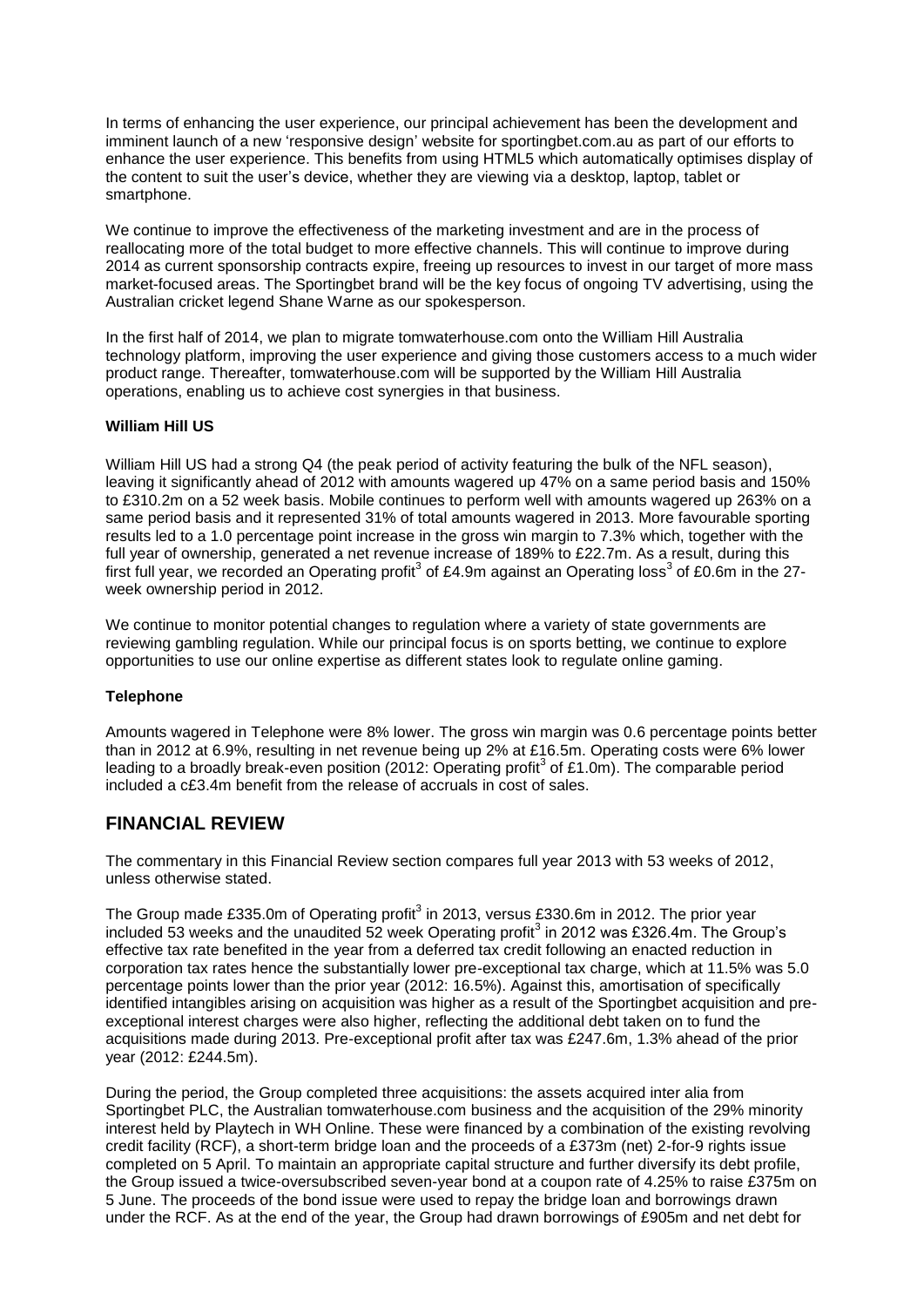covenant purposes increased to £796m (1 January 2013: £339m) as a result of the acquisitions. This reflected a net debt for covenant purposes over EBITDA ratio of 2.0 times.

### *Pre-exceptional Income Statement*

With net revenue of £1,486.5m, the Group saw revenues grow by 16% or £209.6m versus the prior year (2012: £1,276.9m). By channel, Retail saw an additional £69.1m primarily arising as a result of the change in accounting following the introduction of Machines Games Duty (MGD). Online saw an additional £39.6m of net revenue following a successful year of growth from its Sportsbook operations, the US an additional £13.8m arising both as a result of improved margins and from a full year of operations versus 27 weeks in 2012, and William Hill Australia contributed £86.7m in 2013 following its acquisition during the year.

Pre-exceptional cost of sales for the Group also grew strongly, by £94.4m from £172.2m in 2012 to £266.6m. This line includes taxes, levies and royalties relating to the operation of a betting and gaming company. Retail saw the bulk of the growth, with a £66.2m increase again largely related to the introduction of MGD, and which offset the net revenue movement. Online cost of sales grew by £4.6m due primarily to increases in taxes paid in licensed territories, together with growth in mobile Sportsbook software charges. The addition of William Hill Australia contributed a further £20.2m increase to cost of sales. The Telephone channel saw a £2.3m increase as the business rolled over a £3.4m accrual release in 2012.

Pre-exceptional net operating expenses, including other operating income, were £899.2m, up £116.4m or 14.9% on the prior year total of £782.8m. A major factor in this growth has been the acquisition of the Australian businesses, together with the full year impact of the Group's US acquisition in 2012. Including amortisation arising on acquisition, these factors accounted for £67.2m of the increase.

Online net operating expenses before amortisation of acquired intangibles grew by 14% or £32.5m: of this, marketing grew by £16.1m or 15%, and other costs grew by £16.4m or 14%: the major factors in this other cost growth are increases in staff costs, depreciation, bank charges, IT costs and content costs. Retail net operating costs grew £18.1m or 4%. Underlying Retail cost growth after adjusting for the additional week in 2012 was up 6%; of which c2% was driven by the loss of input VAT credits following the commencement of the MGD regime. On this underlying basis, labour costs grew only 2% with a 4% growth in trading hours including new unit growth partly offset by savings in staff incentives. Other lines showing substantial growth included depreciation, content costs and repairs & maintenance. Retail costs also benefited from a decrease in central cost recharges as a result of reductions in staff incentive costs, which also served to reduce Group net corporate expenses.

Amortisation on specifically identified intangible assets arising on consolidation rose from £5.0m in 2012 to £10.9m in 2013, as a result of the full year impact of the US acquisition and the part-year impact of the Australian acquisitions. Other operating income was £7.4m (2012: £4.7m) and the Group saw £3.4m of contribution from its associate SIS (2012: £3.7m) although it does not expect to see a contribution from this source in 2014.

The Group made £335.0m of Operating profit<sup>1</sup> (2012: £330.6m) and £324.1m of pre-exceptional profit before interest and tax (2012: £325.6m).

Pre-exceptional net finance costs were £44.3m in 2013, up £11.4m or 35% on the prior year (2012: £32.9m). This was driven by the increased levels and mix of debt following the acquisitions made during 2013. Pre-exceptional pre-tax profit for the year was £279.8m (2012: £292.7m).

### *Exceptional costs*

The Group recorded £21.1m of pre-tax exceptional costs and £1.7m of pre-tax exceptional finance costs in 2013: £22.8m in total (2012: £15.0m).

The exceptional finance costs relate to the early termination of the Group's bridge loan facility following the Group's bond issue in 2013. Of the other exceptional items, £13.5m relates to the Group's purchase and integration of assets from Sportingbet PLC. Together with the £4.6m of cost incurred in 2012 on this project, this totals £18.1m. The Group saw £2.0m of exceptional costs relating to the acquisition by the Group of tomwaterhouse.com. Finally, the Group received a rebate from HMRC in 2010 relating to VAT on gaming machines. This was treated as an exceptional gain, and identified as a contingent liability given that legal action continued. HMRC were successful at appeal in late 2013, and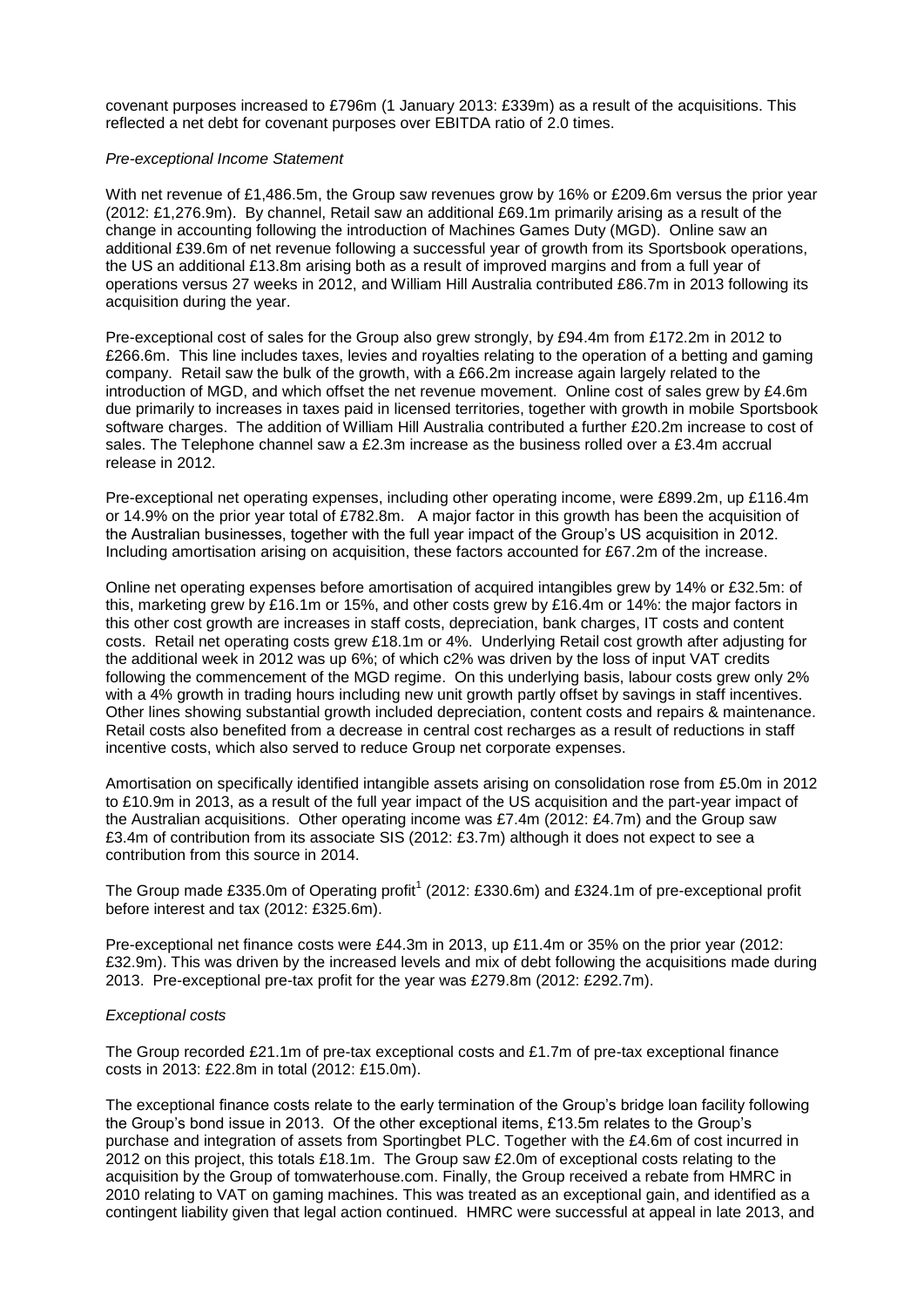have subsequently advised that they will be seeking repayment. Accordingly, we have reversed this gain, reflecting a £5.6m exceptional charge in cost of sales.

### *Taxation*

Pre-exceptional tax on profit was £32.2m (2012: £48.2m) at an effective tax rate of 11.5% (2012: 16.5%). This benefited from a deferred tax credit arising as a result of the 3% drop in enacted UK corporation tax rates from 23% to 20% as well as from the lower effective tax rate of William Hill Online. Tax on exceptional items was a £1.7m credit (2012: £1.5m credit) making the total tax for the Group for 2013 of £30.5m (2012: £46.7m).

Looking ahead, the Group expects that the pre-exceptional effective tax rate on profit for 2014 will be around 17% and the cash tax effective rate will be 18%.

### *Earnings per share*

Pre-exceptional profit for the year was £247.6m versus £244.5m in 2012. After deducting £15.3m of non-controlling interest (2012: £42.5m) retained profit for the period before exceptional items grew by 15% from £202.0m in 2012 to £232.3m. The reduction in the non-controlling interest deduction reflects the benefit of the purchase of the non-controlling interest in April 2013. Retained profit for the period was £211.2m versus £189.8m in 2012.

Basic adjusted earnings per share grew by 6% from a rights issue adjusted 27.2p in 2012 (previously reported as 29.4p prior to the equity raise) to 28.8p in 2013. The adjustments made relate to exceptional items and to the amortisation of acquired intangible assets: adjustments which reflect the key business metric of Operating profit and give a better sense of underlying business progress. Basic earnings per share were 25.2p (2012: 25.0p on a rights issue adjusted basis, previously reported as 27.0p).

### *Cash flow and balance sheet*

The Group's cash flow from operating activities declined by £26.7m in 2013 versus 2012, due mainly to a working capital swing, with £12.5m outflow during the year versus an inflow of £25.9m in 2012, together with increased cash exceptional items. The main driver of the working capital outflow in 2013 was related to a decrease in year end payables, given a reduction in staff incentives and the impact of the Australian acquisition. Additionally, the receivables inflow in 2012 benefited from the transition to MGD, and this was not repeated at the year-end in 2013. Capital expenditure was £84.6m in 2013 (2012: £66.3m) but this increase was offset by a reduction in dividends payable to non-controlling interests. The Group spent £874.5m on acquisitions during the year, of which circa 40% was raised via the rights issue undertaken in the year, with the remainder coming from existing debt facilities and a short term bridge loan, later refinanced via the bond market.

Following this busy year of financing activity, the Group ends the year with a good spread of debt maturities including a £300m bond due in 2016, a £375m bond due in 2020 and a £550m revolving credit facility expiring in 2015. Of this latter facility, £230m was drawn at the end of the year giving £905m of drawn borrowings against £1,225m of committed facilities. Offsetting this, for covenant purposes, was £112m of available cash. Net debt for covenant purposes was £796m, an increase of £457m as compared to the figure at the previous year end (2012: £339m). Net debt for covenant purposes over EBITDA was 2.0 times versus the prior year comparable of 1.0 times, with the movement reflecting the increased debt levels following the acquisitions made in 2013.

Despite an adverse actuarial valuation movement of £3.8m following an updated valuation to the year end, the Group's accounting pension deficit benefited from ongoing contributions made by the Group as a result of a funding plan agreed between the Group and the pension trustees. As a result, the accounting deficit fell slightly, from £21.1m at the end of 2012 to £17.5m at the end of 2013. The latest formal three-year actuarial revaluation is currently underway and the company is expected to discuss and agree a new funding plan in 2014 with the pension trustees.

# **FISCAL AND REGULATORY UPDATE**

In the UK, the Department of Culture, Media and Sport (DCMS) completed its triennial review of gaming machine stakes and prizes in October. It noted that 'there was little material based on robust evidence received from those concerned about the social impact of B2 machines'. As a result, there was no change to B2 or B3 category gaming machines ahead of the completion of research commissioned by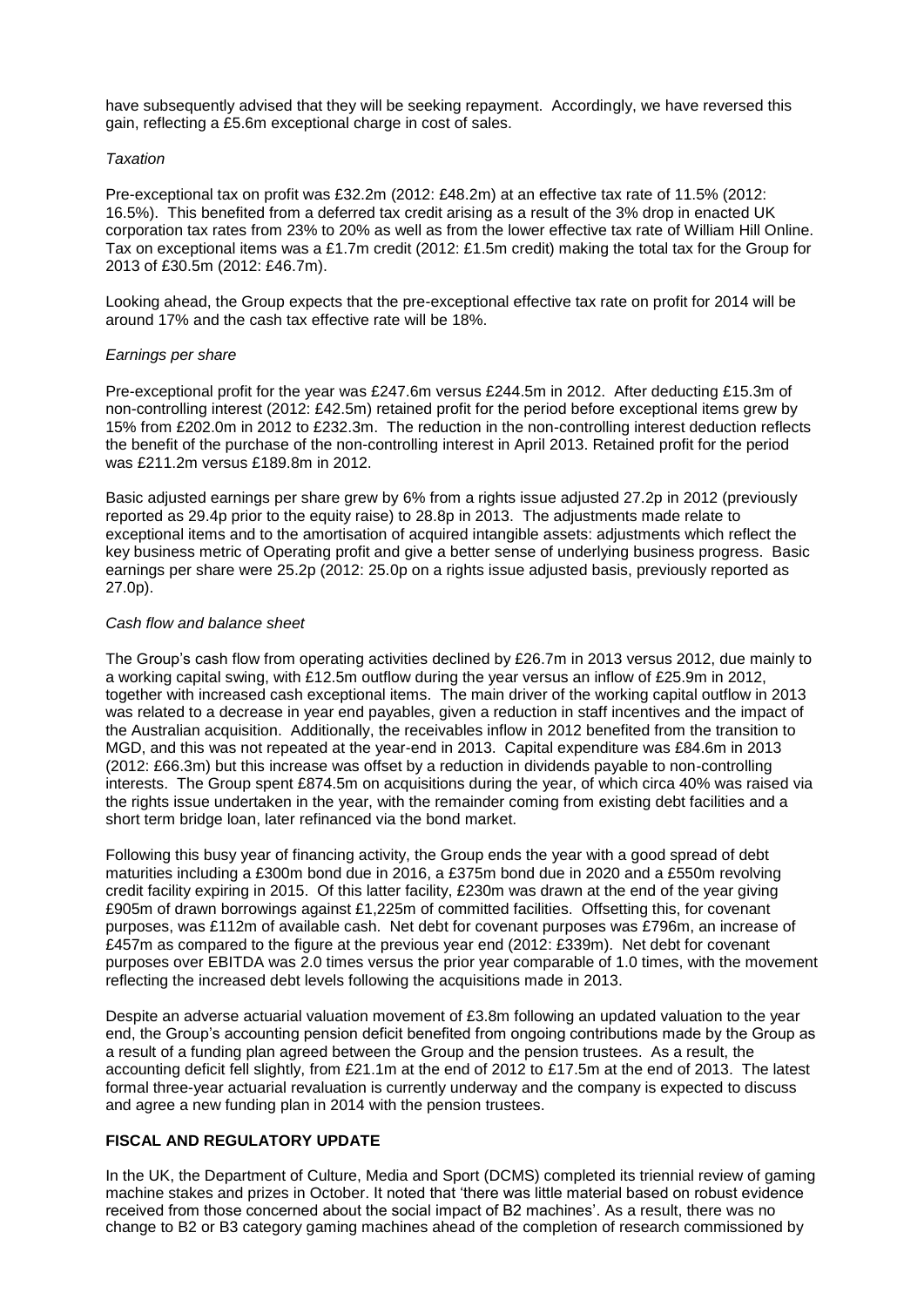the Responsible Gambling Trust (RGT). The RGT has commissioned NatCen Social Research to investigate how people behave when playing gaming machines offering high stakes and prizes, and what helps people play responsibly. Along with other major operators, we have provided unprecedented levels of data to support this research and continue to co-operate with NatCen and the RGT. The RGT is commissioning further primary research and expects to publish its report on both pieces of research in autumn 2014.

We have successfully completed implementation of the ABB's new Code for Responsible Gambling, which aims to build on our well-established measures for encouraging responsible gambling, such as self-exclusion, by increasing the prominence of relevant messages in our shops, encouraging colleagues to interact with customers on responsible gambling and enabling customers to set how long they play for on the machines and how much they spend.

We and the industry continue to work with both Government and the regulator to look at additional responsible gambling measures to supplement the Code, believing that any measures implemented should be informed by facts, academic research and a proper economic impact assessment.

# **DIVIDEND**

The Board has approved a final dividend of 7.9p per share, giving a full year dividend of 11.6p per share (2012: 10.4p per share after rights issue adjustment), an increase of 12%. It is payable on 6 June 2014, the ex-dividend date is 30 April 2014 and the record date is 2 May 2014. The Group estimates that approximately 875 million shares will qualify for the final dividend.

### **CURRENT TRADING**

The current trading update relates to the seven weeks from 1 January 2014 to 18 February 2014.

As previously reported, football results in the second week of the year were highly unfavourable with an unusually high number of odds-on favourites winning. Gross win margins remained unfavourable during January but have been more positive during February. In the seven weeks, the gross win margin in Retail was 16.8% (2013: 21.7%) and in Online Sportsbook was 6.6% (2013: 11.0%).

As anticipated, wagering volumes have been strong, with increased recycling and growth in customer confidence. Amounts wagered were up 4% in Retail OTC betting and up 46% in Online Sportsbook. We also benefited from the rollover of a snow-affected period in 2013. We continue to see the benefit of our mobile gaming improvements with strong growth from our mobile gaming products.

Group net revenue was up 5% (+2% adjusting for the additional month of MGD in January 2014). Retail net revenue<sup>1</sup> was down 4% (down 8% adjusting for the change to MGD), with underlying gaming machine net revenue<sup>1</sup> up 5% but OTC net revenue down 20% as a result of the weak margin. Online net revenue was broadly flat with Sportsbook down 18% but gaming up 21%, benefiting from mobile growth as well as from a softer comparative in the early part of 2013.

At this early stage in the year, the Board is confident in the underlying growth trends of the Group's trading performance, particularly with further outstanding growth in Sportsbook amounts wagered and stronger growth rates in Online gaming. Though there is no certainty that we can recoup the shortfall against internal expectations from sporting results in January, we remain hopeful of a positive benefit from increased customer confidence, particularly with so much of the football season ahead and with the 2014 World Cup to come.

### **PRINCIPAL RISKS AND UNCERTAINTIES**

The key risks areas for the Group are identified as:

- UK and overseas regulation;
- UK and overseas taxation and duties;
- key supplier relationships;
- business continuity and disaster recovery preparedness;
- UK and international growth opportunities;
- the economic climate;
- data protection and technology risk;
- regulatory compliance and
- recruitment and retention of key employees and succession planning.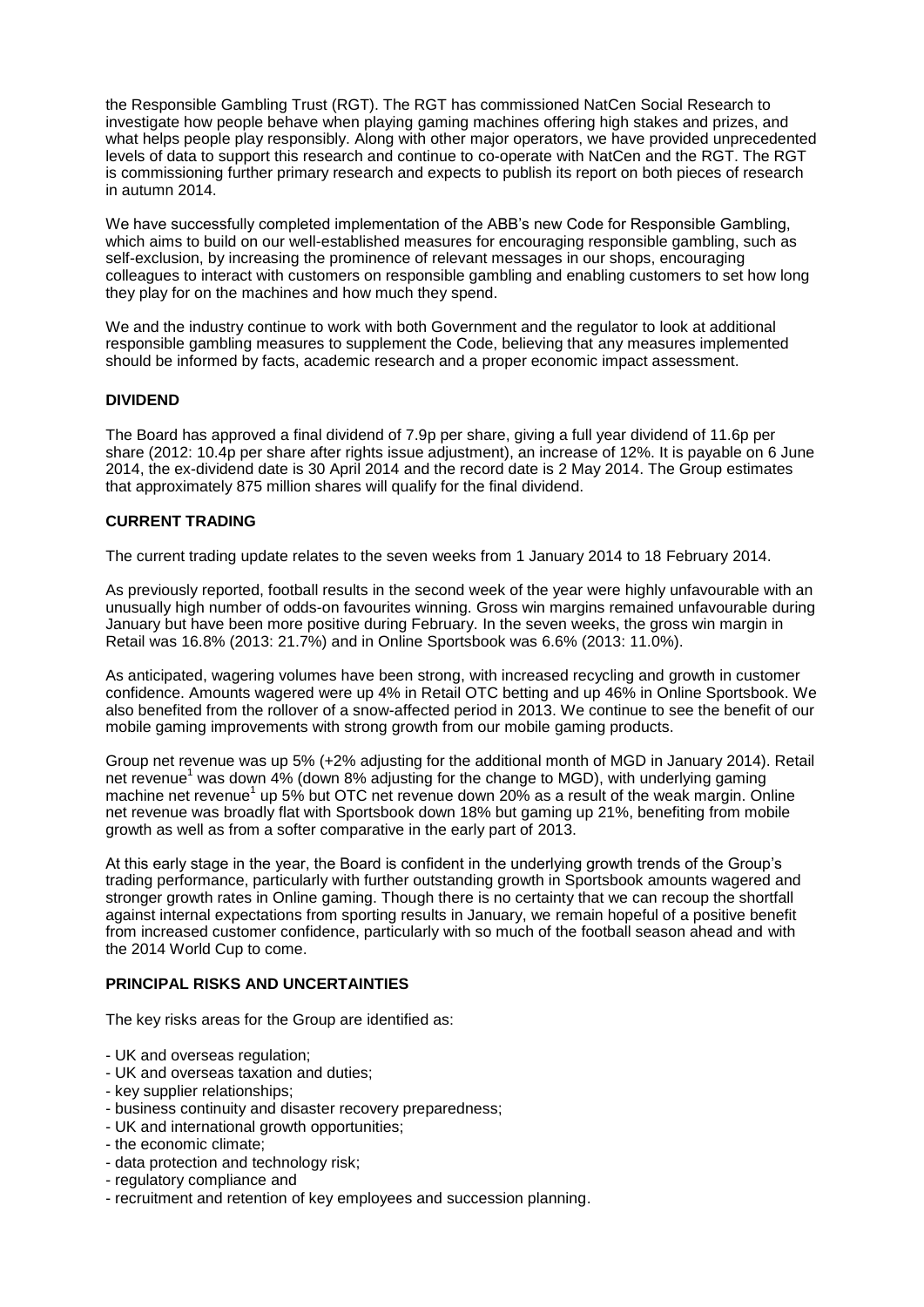These are discussed in more detail in our 2013 Annual Report which will be published shortly and will be available on our corporate website at www.williamhillplc.com.

# **RESPONSIBILITY STATEMENT OF THE DIRECTORS IN RESPECT OF THE ANNUAL RESULTS ANNOUNCEMENT**

The directors confirm that, to the best of their knowledge:

- the financial statements, prepared in accordance with the relevant financial reporting framework, give a true and fair view of the assets, liabilities, financial position and profit or loss of the Company and the undertakings included in the consolidation taken as a whole;
- the management report, which is incorporated into the Strategic Report, includes a fair review of the development and performance of the business and the position of the Company and the undertakings included in the consolidation taken as a whole, together with a description of the principal risks and uncertainties that they face; and
- the Annual Report and financial statements, taken as a whole, are fair, balanced and understandable and provide the information necessary for shareholders to assess the Company's performance, business model and strategy.

By order of the Board,

| R.J. Topping           | N. Cooper              |
|------------------------|------------------------|
| <b>Chief Executive</b> | Group Finance Director |
| 28 February 2014       | 28 February 2014       |

### **Reference notes**

- (1) Group and Retail net revenue growth is flattered by the transition from VAT and Amusement Machine Licence Duty to Machine Games Duty (MGD) on 1 February 2013. Underlying growth rates are provided in the narrative, adjusting the prior year from the date of introduction of MGD to reflect the current tax regime.
- (2) The contribution of Sportingbet Australia is included in the results from 19 March 2013 and tomwaterhouse.com is included from 12 August 2013.
- (3) Operating profit/loss is defined as pre-exceptional profit/loss before interest and tax, before the amortisation of specifically identified intangible assets recognised on acquisitions, amounting to £10.9m in 2013 (2012: £5.0m).
- (4) Adjusted EPS is stated before exceptional items and amortisation of specifically identified intangible assets recognised on acquisitions. The 2012 figures have been adjusted to reflect the Rights Issue.
- (5) Basic EPS and dividend per share are based on an average of 838.3 million shares for 2013 and an average of 757.9 million shares for 2012, including an adjustment to reflect the impact of the rights issue completed on 5 April 2013. The 2012 figures have been adjusted to reflect the Rights Issue.
- (6) The unaudited 52 week results of 2012 have been calculated by subtracting the  $53<sup>rd</sup>$  week result from the audited results for the full 53 week period. Revenues and cost of sales for the 53<sup>rd</sup> week are actual figures, operating costs are results for the full 53 week period. Revenues and cost of sales for the 53<sup>rd</sup> week are actual fig pro-rata figures based on the December run rate, taxation is based on the effective tax rate for the year.
- (7) Kantar Sport GB Syndicated Online Gambling Research, Q2 2013.<br>(8) Kantar Market Sizing Tracker Q3/Q4 2013.
- (8) Kantar Market Sizing Tracker Q3/Q4 2013.
- (9) AAMS.<br>(10) DGOJ
- (10) DGOJ Q3 2013 gross gaming revenue report.
- (11) H2GC Global Gambling Data, February 2014.
- Macquarie Research
- (13) The consolidated accounts are prepared in accordance with IFRSs as adopted by the European Union. The Parent Company accounts are prepared in accordance with United Kingdom Generally Accepted Accounting Practice.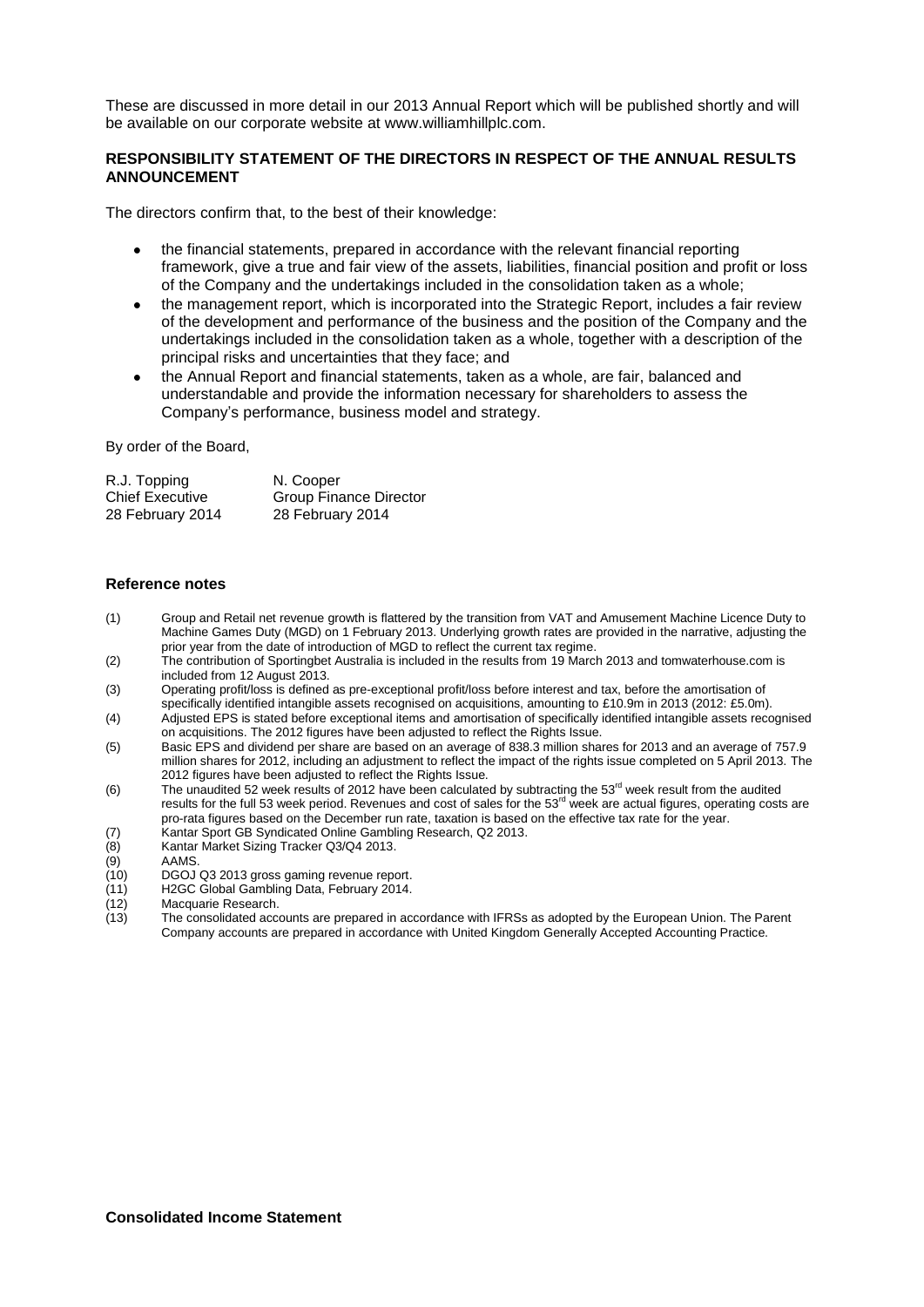|                                |                |               |                    | 52 weeks             |                     |                          | 53 weeks            |
|--------------------------------|----------------|---------------|--------------------|----------------------|---------------------|--------------------------|---------------------|
|                                |                | <b>Before</b> | <b>Exceptional</b> | ended<br>31 December | Before              | Exceptional              | ended<br>1 January  |
|                                |                | exceptional   | items              | 2013                 | exceptional         | items                    | 2013                |
|                                |                | items         | (note 3)           | <b>Total</b>         | items<br>(restated) | (note 3)                 | Total<br>(restated) |
|                                | <b>Notes</b>   | £m            | £m                 | £m                   | £m                  | £m                       | £m                  |
| <b>Continuing Operations</b>   |                |               |                    |                      |                     |                          |                     |
| Amounts wagered*               | $\overline{2}$ | 7,800.8       | -                  | 7,800.8              | 5,884.8             | $\overline{\phantom{0}}$ | 5.884.8             |
| <b>Revenue</b>                 | 2              | 1,486.5       |                    | 1,486.5              | 1,276.9             |                          | 1,276.9             |
| Cost of sales                  | 2,3            | (266.6)       | (5.6)              | (272.2)              | (172.2)             | -                        | (172.2)             |
| <b>Gross profit</b>            | $\overline{2}$ | 1,219.9       | (5.6)              | 1,214.3              | 1,104.7             |                          | 1,104.7             |
| Other operating income         |                | 7.4           |                    | 7.4                  | 4.7                 |                          | 4.7                 |
| Other operating expenses       | 3              | (906.6)       | (15.5)             | (922.1)              | (787.5)             | (14.5)                   | (802.0)             |
| Share of results of associates |                | 3.4           |                    | 3.4                  | 3.7                 |                          | 3.7                 |
| Profit before interest and tax |                | 324.1         | (21.1)             | 303.0                | 325.6               | (14.5)                   | 311.1               |
| Investment income              | $\overline{4}$ | 1.1           |                    | 1.1                  | 0.6                 |                          | 0.6                 |
| Finance costs                  | 3,5            | (45.4)        | (1.7)              | (47.1)               | (33.5)              | (0.5)                    | (34.0)              |
| Profit before tax              |                | 279.8         | (22.8)             | 257.0                | 292.7               | (15.0)                   | 277.7               |
| Tax                            | 3.6            | (32.2)        | 1.7                | (30.5)               | (48.2)              | 1.5                      | (46.7)              |
| Profit for the period          |                | 247.6         | (21.1)             | 226.5                | 244.5               | (13.5)                   | 231.0               |
| Attributable to:               |                |               |                    |                      |                     |                          |                     |
| Equity holders of the parent   |                | 232.3         | (21.1)             | 211.2                | 202.0               | (12.2)                   | 189.8               |
| Non-controlling interest       | 11             | 15.3          |                    | 15.3                 | 42.5                | (1.3)                    | 41.2                |
|                                |                | 247.6         | (21.1)             | 226.5                | 244.5               | (13.5)                   | 231.0               |
| Earnings per share (pence)     |                |               |                    |                      |                     |                          |                     |
| Basic                          | 8              |               |                    | 25.2                 |                     |                          | 25.0                |
| <b>Diluted</b>                 | 8              |               |                    | 24.7                 |                     |                          | 24.7                |
|                                |                |               |                    |                      |                     |                          |                     |

\* Our definition of amounts wagered has been reviewed and updated this year and we have restated the comparative periods accordingly. The presentation of revenue is unaffected by this change.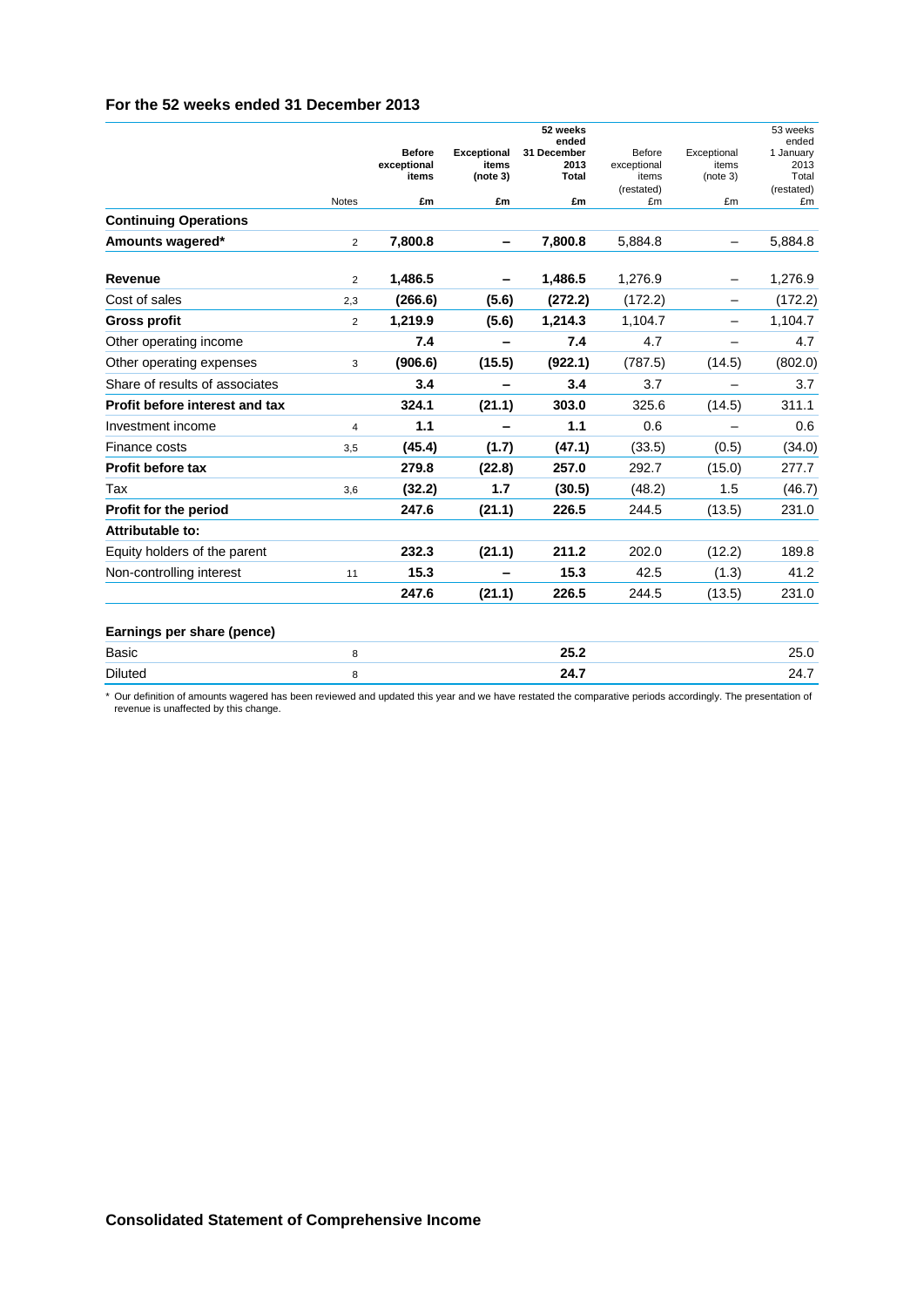|                                                                     | 52 weeks            | 53 weeks          |
|---------------------------------------------------------------------|---------------------|-------------------|
|                                                                     | ended               | ended             |
|                                                                     | 31 December<br>2013 | 1 January<br>2013 |
|                                                                     | £m                  | £m                |
| Profit for the period                                               | 226.5               | 231.0             |
| Items that will not be reclassified subsequently to profit or loss: |                     |                   |
| Actuarial remeasurements in defined benefit pension scheme          | (3.8)               | 5.6               |
| Tax on remeasurements in defined benefit pension scheme             | (1.7)               | (3.0)             |
|                                                                     | (5.5)               | 2.6               |
| Items that may be reclassified subsequently to profit or loss:      |                     |                   |
| (Loss)/gain on cash flow hedges                                     | (0.6)               | 0.4               |
| Exchange differences on translation of foreign operations           | (98.6)              | (1.7)             |
|                                                                     | (99.2)              | (1.3)             |
| Other comprehensive (loss)/income for the period                    | (104.7)             | 1.3               |
| Total comprehensive income for the period                           | 121.8               | 232.3             |

| Equity holders of the parent | 106.5 | 191.0 |
|------------------------------|-------|-------|
| Non-controlling interest     | 15.3  | 41.3  |
|                              | 121.8 | 232.3 |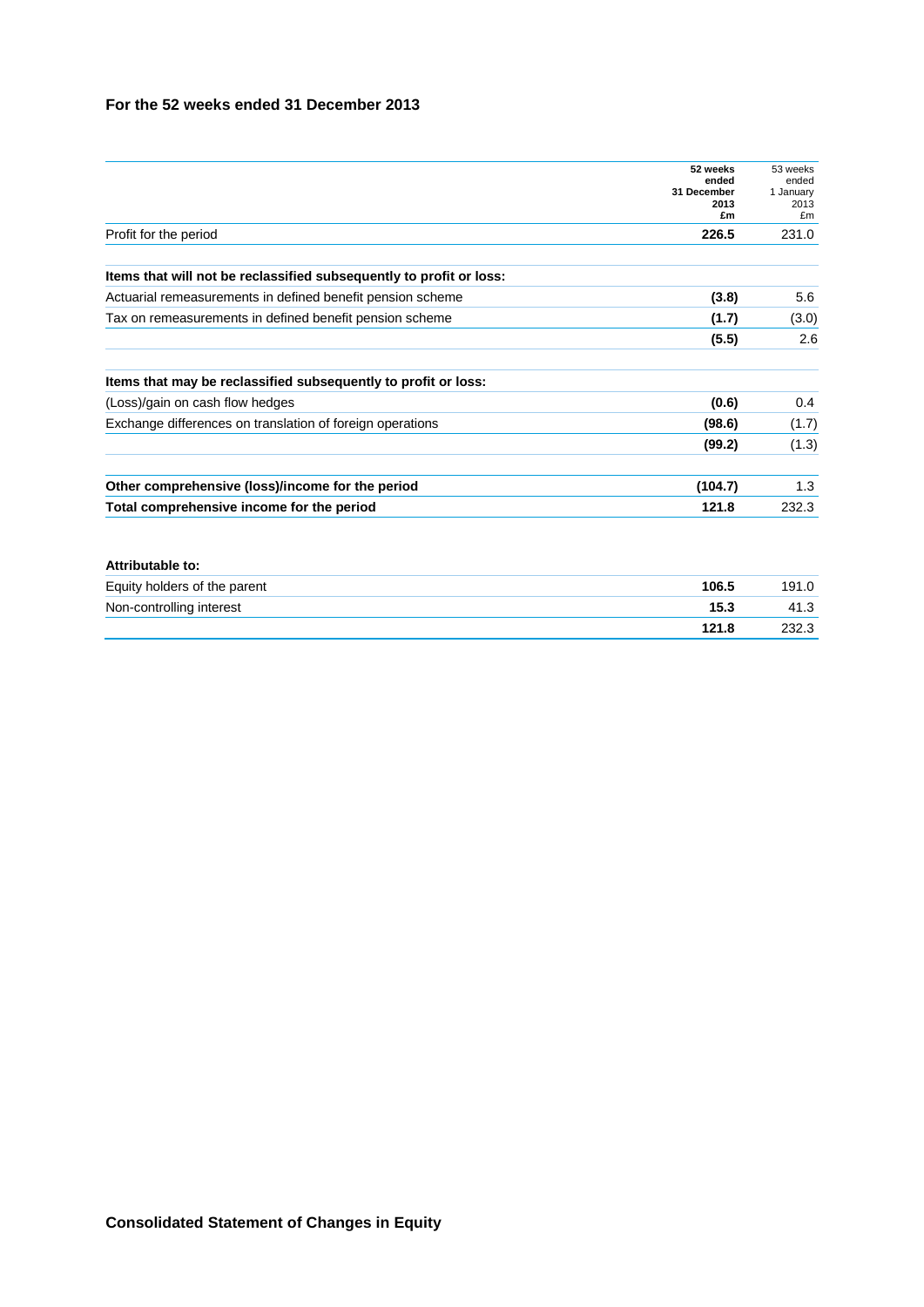| At 31 December 2013                                                | 86.7                       | 680.7                                                   | 6.8                      | (26.1)                  | (3.8)             | (99.9)                                                | 378.9                      | 1,023.3                                   |                                              | $-1,023.3$            |
|--------------------------------------------------------------------|----------------------------|---------------------------------------------------------|--------------------------|-------------------------|-------------------|-------------------------------------------------------|----------------------------|-------------------------------------------|----------------------------------------------|-----------------------|
| Reversal of non-controlling<br>interest perpetuity creditor        |                            |                                                         |                          |                         |                   |                                                       | 9.7                        | 9.7                                       |                                              | 9.7                   |
| Purchase of non-controlling<br>interest, net of costs (note<br>11) |                            |                                                         |                          |                         |                   |                                                       | (414.8)                    | (414.8)                                   | (8.3)                                        | (423.1)               |
| Distributions to<br>non-controlling interest                       |                            |                                                         |                          |                         |                   |                                                       |                            |                                           | (21.6)                                       | (21.6)                |
| Dividends paid (note 7)                                            |                            |                                                         |                          |                         |                   |                                                       | (87.1)                     | (87.1)                                    |                                              | (87.1)                |
| Tax credit in respect of share<br>remuneration                     |                            |                                                         |                          |                         |                   |                                                       | 2.9                        | 2.9                                       |                                              | 2.9                   |
| Credit recognised in respect<br>of share remuneration              |                            |                                                         |                          |                         |                   |                                                       | 8.9                        | 8.9                                       |                                              | 8.9                   |
| Other shares issued during<br>the period                           | 0.2                        | 1.6                                                     |                          |                         |                   |                                                       |                            | 1.8                                       |                                              | 1.8                   |
| Rights issue, net of costs                                         | 15.7                       | 357.7                                                   |                          |                         |                   |                                                       |                            | 373.4                                     | $\overline{\phantom{0}}$                     | 373.4                 |
| Transfer of own shares to<br>recipients                            |                            |                                                         |                          |                         | 8.5               |                                                       | (8.5)                      |                                           |                                              |                       |
| Purchase of own shares                                             | 0.2                        |                                                         |                          |                         | (9.6)             |                                                       | 9.0                        | (0.4)                                     | $\overline{\phantom{0}}$                     | (0.4)                 |
| income for the period                                              |                            |                                                         |                          |                         |                   | (99.2)                                                | 205.7                      | 106.5                                     | 15.3                                         | 121.8                 |
| <b>Total comprehensive</b>                                         |                            |                                                         |                          |                         |                   |                                                       |                            |                                           |                                              |                       |
| Other comprehensive<br>loss for the period                         |                            |                                                         |                          |                         |                   | (99.2)                                                | (5.5)                      | (104.7)                                   |                                              | (104.7)               |
| Profit for the financial period                                    |                            |                                                         |                          |                         |                   |                                                       | 211.2                      | 211.2                                     | 15.3                                         | 226.5                 |
| At 2 January 2013                                                  | 70.6                       | 321.4                                                   | 6.8                      | (26.1)                  | (2.7)             | (0.7)                                                 | 653.1                      | 1,022.4                                   | 14.6                                         | 1,037.0               |
|                                                                    | Called-up<br>capital<br>£m | Premium<br>share on ordinary redemption<br>shares<br>£m | Capital<br>reserve<br>£m | Merger<br>reserve<br>£m | Own<br>held<br>£m | Hedging<br>and<br>shares translation<br>reserve<br>£m | Retained<br>earnings<br>£m | attributable<br>to owners<br>parent<br>£m | Non-<br>of the controlling<br>interest<br>£m | Total<br>equity<br>£m |
|                                                                    |                            |                                                         |                          |                         |                   |                                                       |                            | Total                                     |                                              |                       |

|                                                       | Called-up<br>capital<br>£m | Premium<br>share on ordinary redemption<br>shares<br>£m | Capital<br>reserve<br>£m | Merger<br>reserve<br>£m | Own<br>held<br>£m | Hedging<br>and<br>shares translation<br>reserve<br>£m | Retained<br>earnings<br>£m | Total<br>attributable<br>to owners<br>parent<br>£m | Non-<br>of the controlling<br>interest<br>£m | Total<br>equity<br>£m |
|-------------------------------------------------------|----------------------------|---------------------------------------------------------|--------------------------|-------------------------|-------------------|-------------------------------------------------------|----------------------------|----------------------------------------------------|----------------------------------------------|-----------------------|
| At 28 December 2011                                   | 70.3                       | 318.3                                                   | 6.8                      | (26.1)                  | (11.7)            | 0.6                                                   | 529.6                      | 887.8                                              | 11.8                                         | 899.6                 |
| Profit for the financial period                       |                            |                                                         |                          |                         |                   | -                                                     | 189.8                      | 189.8                                              | 41.2                                         | 231.0                 |
| Other comprehensive<br>income for the period          |                            |                                                         |                          |                         |                   | (1.3)                                                 | 2.5                        | 1.2                                                | 0.1                                          | 1.3                   |
| <b>Total comprehensive</b><br>income for the period   |                            |                                                         |                          |                         |                   | (1.3)                                                 | 192.3                      | 191.0                                              | 41.3                                         | 232.3                 |
| Transfer of own shares<br>to recipients               |                            |                                                         |                          |                         | 9.0               |                                                       | (9.0)                      |                                                    |                                              |                       |
| Shares issued during the<br>period                    | 0.3                        | 3.1                                                     |                          |                         |                   |                                                       | (0.2)                      | 3.2                                                |                                              | 3.2                   |
| Credit recognised in respect<br>of share remuneration |                            |                                                         |                          |                         |                   |                                                       | 10.6                       | 10.6                                               |                                              | 10.6                  |
| Tax credit in respect of share<br>remuneration        |                            |                                                         |                          |                         |                   |                                                       | 0.9                        | 0.9                                                |                                              | 0.9                   |
| Dividends paid                                        |                            |                                                         |                          |                         |                   |                                                       | (71.1)                     | (71.1)                                             |                                              | (71.1)                |
| Distributions to<br>non-controlling interest          |                            |                                                         |                          |                         |                   |                                                       |                            |                                                    | (38.5)                                       | (38.5)                |
| At 1 January 2013                                     | 70.6                       | 321.4                                                   | 6.8                      | (26.1)                  | (2.7)             | (0.7)                                                 | 653.1                      | 1,022.4                                            |                                              | 14.6 1,037.0          |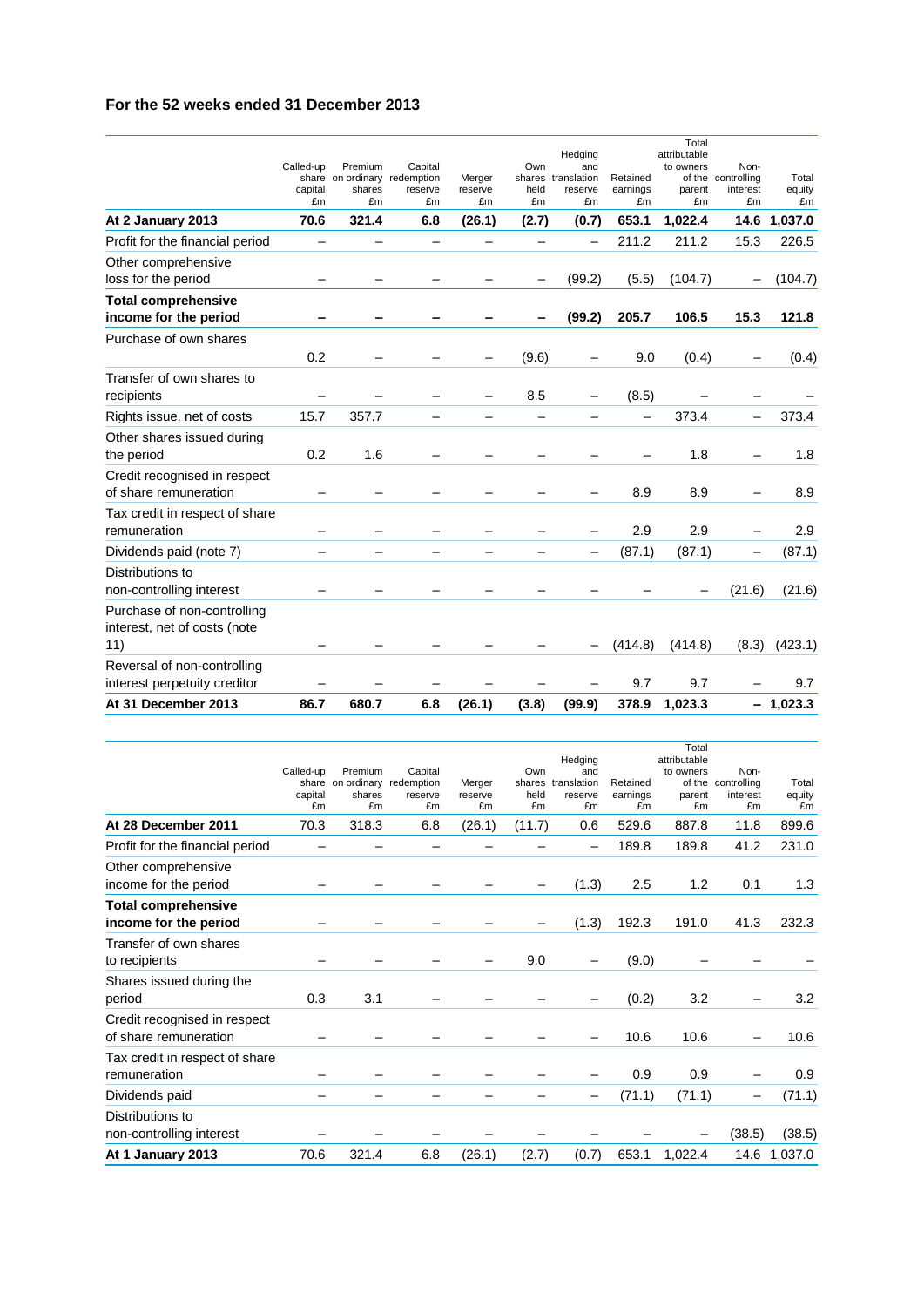# **Consolidated Statement of Financial Position**

# **As at 31 December 2013**

|                                                     | 31 December                | 1 January  |
|-----------------------------------------------------|----------------------------|------------|
|                                                     | 2013<br><b>Notes</b><br>£m | 2013<br>£m |
| <b>Non-current assets</b>                           |                            |            |
| Intangible assets                                   | 1,854.8                    | 1,433.4    |
| Property, plant and equipment                       | 249.2                      | 227.7      |
| Interest in associate                               | 14.0                       | 12.6       |
| Deferred tax asset                                  | 18.6                       | 11.5       |
| Loans receivable                                    | 4.6                        |            |
|                                                     | 2,141.2                    | 1,685.2    |
| <b>Current assets</b>                               |                            |            |
| Inventories                                         | 0.2                        | 0.2        |
| Trade and other receivables                         | 56.4                       | 37.7       |
| Cash and cash equivalents                           | 206.7                      | 151.7      |
| Derivative financial instruments                    | -                          | 0.4        |
| Investment property held for sale                   | 9.4                        |            |
|                                                     | 272.7                      | 190.0      |
| <b>Total assets</b>                                 | 2,413.9                    | 1,875.2    |
|                                                     |                            |            |
| <b>Current liabilities</b>                          |                            |            |
| Trade and other payables                            | (278.7)                    | (227.5)    |
| Corporation tax liabilities                         | (37.6)                     | (38.7)     |
| <b>Borrowings</b>                                   | 9                          | (0.1)      |
| Derivative financial instruments                    | (12.3)                     | (7.0)      |
|                                                     | (328.6)                    | (273.3)    |
|                                                     |                            |            |
| <b>Non-current liabilities</b>                      |                            |            |
| <b>Borrowings</b>                                   | (895.9)<br>9               | (402.6)    |
| Retirement benefit obligations                      | (17.5)                     | (21.1)     |
| Amounts owed to non-controlling interest            |                            | (8.7)      |
| Deferred tax liabilities                            | (148.6)                    | (132.5)    |
|                                                     | (1,062.0)                  | (564.9)    |
| <b>Total liabilities</b>                            | (1,390.6)                  | (838.2)    |
| <b>Net assets</b>                                   | 1,023.3                    | 1,037.0    |
| <b>Equity</b>                                       |                            |            |
| Called-up share capital                             | 86.7                       | 70.6       |
| Share premium account                               | 680.7                      | 321.4      |
| Capital redemption reserve                          | 6.8                        | 6.8        |
| Merger reserve                                      | (26.1)                     | (26.1)     |
| Own shares held                                     | (3.8)<br>10                | (2.7)      |
| Hedging and translation reserves                    | (99.9)                     | (0.7)      |
| Retained earnings                                   | 378.9                      | 653.1      |
| Equity attributable to equity holders of the parent | 1,023.3                    | 1,022.4    |
| Non-controlling interest                            | 11                         | 14.6       |
| <b>Total equity</b>                                 | 1,023.3                    | 1,037.0    |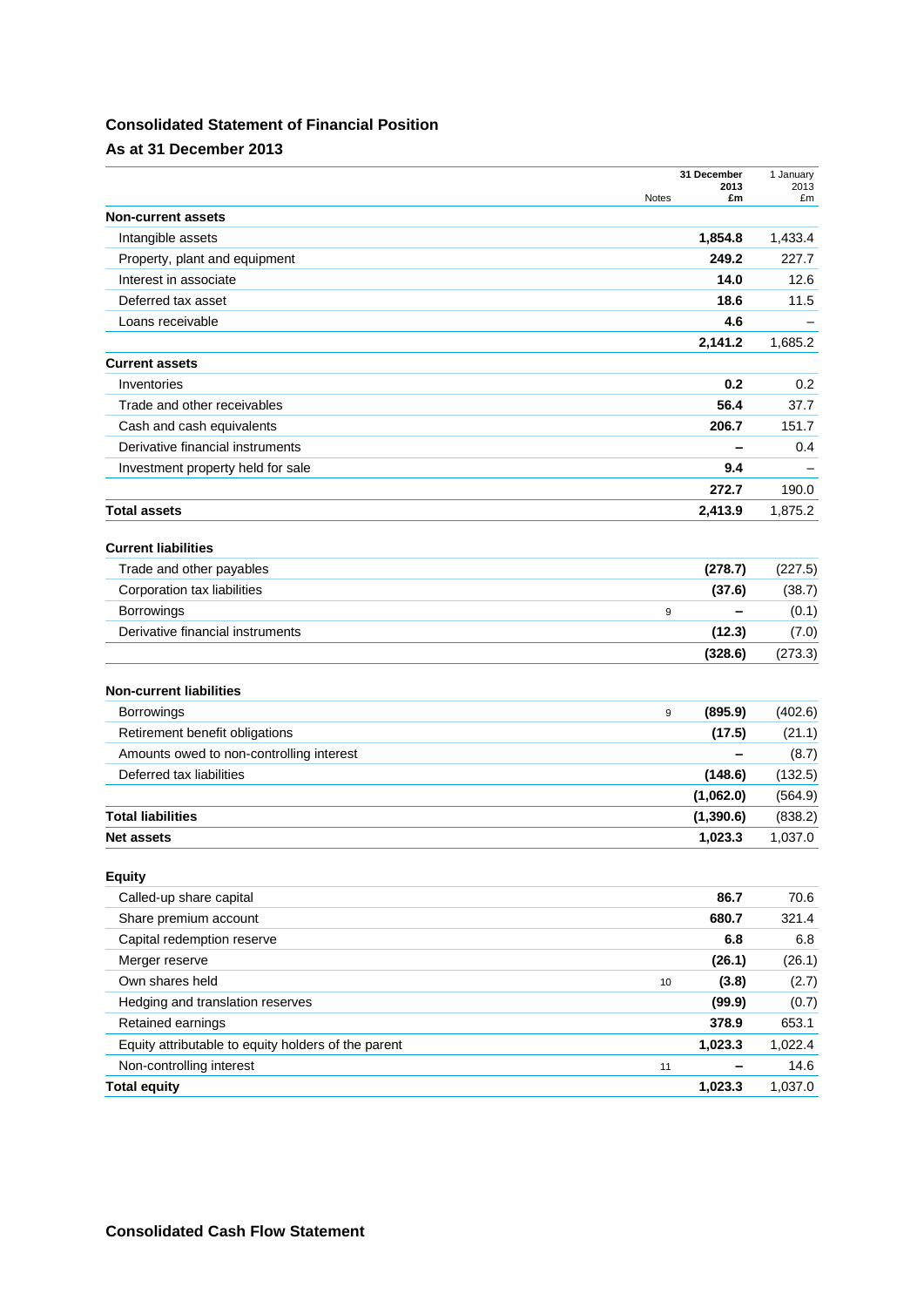|                                                                                | <b>Notes</b>   | 52 weeks<br>ended<br>31 December<br>2013<br>£m | 53 weeks<br>ended<br>1 January<br>2013<br>£m |
|--------------------------------------------------------------------------------|----------------|------------------------------------------------|----------------------------------------------|
| Net cash from operating activities                                             | 12             | 267.6                                          | 294.3                                        |
| <b>Investing activities</b>                                                    |                |                                                |                                              |
| Dividend from associate                                                        |                | 2.0                                            | 2.0                                          |
| Interest received                                                              | 4              | 1.1                                            | 0.6                                          |
| Proceeds on disposal of property, plant and equipment                          |                | 1.8                                            | 1.3                                          |
| Loans                                                                          |                | (6.9)                                          |                                              |
| Acquisitions (net of cash acquired)                                            |                | (451.4)                                        | (19.4)                                       |
| Purchase of non-controlling interest, net of costs                             | 11             | (423.1)                                        |                                              |
| Purchases of property, plant and equipment                                     |                | (49.6)                                         | (45.8)                                       |
| Expenditure on computer software                                               |                | (35.0)                                         | (20.5)                                       |
| Net cash used in investing activities                                          |                | (961.1)                                        | (81.8)                                       |
| <b>Financing activities</b><br>Proceeds on issue of shares under share schemes |                | 1.8                                            | 3.2                                          |
| Purchase of own shares                                                         |                | (0.4)                                          |                                              |
| Proceeds on rights issue                                                       |                | 384.3                                          |                                              |
| Fees in respect of rights issue                                                |                | (10.9)                                         |                                              |
| Dividends paid                                                                 | $\overline{7}$ | (87.1)                                         | (71.1)                                       |
| Distributions to non-controlling interests                                     |                | (21.6)                                         | (38.5)                                       |
| Net amounts drawn down on/(repayments under) borrowing facilities              |                | 120.0                                          | (67.5)                                       |
| Debt facility issue costs                                                      |                | (1.9)                                          | (1.2)                                        |
| Issue of £375m Guaranteed Notes due 2020                                       | 9              | 375.0                                          |                                              |
| Finance fees paid on £375m Guaranteed Notes                                    |                | (4.0)                                          |                                              |
| Net cash from/(used in) financing activities                                   |                | 755.2                                          | (175.1)                                      |
| Net increase in cash and cash equivalents in the period                        |                | 61.7                                           | 37.4                                         |
| Changes in foreign exchange rates                                              |                | (6.7)                                          |                                              |
| Cash and cash equivalents at start of period                                   |                | 151.7                                          | 114.3                                        |
| Cash and cash equivalents at end of period                                     |                | 206.7                                          | 151.7                                        |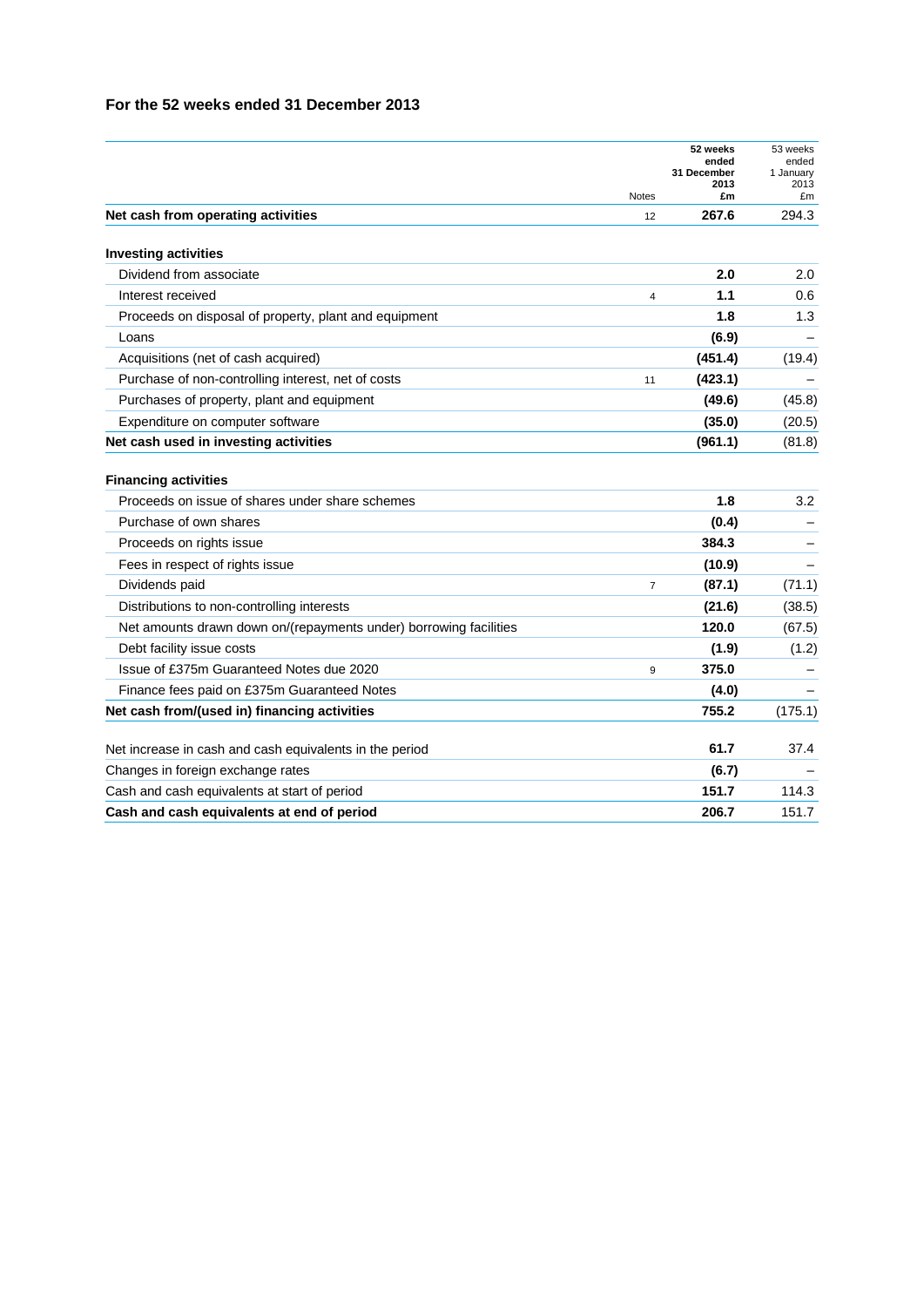#### **1.BASIS OF ACCOUNTING**

#### **GENERAL INFORMATION**

William Hill PLC is a company incorporated in the United Kingdom under the Companies Act 2006. The address of the registered office is Greenside House, 50 Station Road, London, N22 7TP. The nature of the Group's operations and its principal activities are set out in the Strategic Report within the Annual Report and note 2.

These financial statements are presented in pounds sterling because that is the currency of the primary economic environment in which the Group operates. Foreign operations are included in accordance with our accounting policies.

#### **BASIS OF ACCOUNTING**

The Group financial statements have been prepared in accordance with IFRS as issued by the IASB. The Group financial statements have also been prepared in accordance with IFRS adopted by the European Union and therefore the Group financial statements comply with Article 4 of the EU IAS Regulation.

The Group financial statements have been prepared on the historical cost basis, except where certain assets or liabilities are held at amortised cost or fair value as described in our accounting policies. The key accounting policies adopted are set out in our Annual Report.

The financial statements set out in this preliminary announcement do not constitute the Company's statutory accounts for the 52 week period ended 31 December 2013 or the 53 week period ended 1 January 2013, but are derived from those accounts. The auditor has reported on those accounts and their reports were unqualified, did not draw attention to any matters by way of emphasis and did not contain statements under section 498 (2) or (3) of the Companies Act 2006.

Whilst the financial information included in this preliminary announcement has been computed in accordance with IFRS, this announcement does not itself contain sufficient information to comply with IFRS. The Company has published full financial statements that comply with IFRS on 28 February 2014.

#### **ADOPTION OF NEW AND REVISED STANDARDS**

There were no material changes to the accounts as a result of adopting new or revised accounting standards during the year.

#### **STANDARDS IN ISSUE BUT NOT EFFECTIVE**

A complete list of standards that are in issue but not yet effective is included with our full accounting policies in an appendix to the Annual Report.

We do not anticipate that there will be a material impact on the Group's financial statements from standards that are in issue but not yet effective.

#### **GOING CONCERN**

The Group meets its day to day working capital requirements from positive operational cash flow and its available cash resources. These are supplemented when required by additional drawings under the Group's bank loan facilities, which are committed until November 2015. Whilst there are a number of risks to the Group's trading performance, the Group does not have any material financial repayment obligations before November 2015. The Group's strategic forecasts, based on reasonable assumptions, indicate that the Group should be able to operate within the level of its currently available committed facilities and its banking covenants.

After making enquiries and after consideration of the Group's existing operations, cash flow forecasts and assessment of business and regulatory risks, the directors have a reasonable expectation that the Company and the Group have adequate resources to continue in operational existence for the foreseeable future. Accordingly, they continue to adopt the going concern basis in preparing the Annual Report and Accounts.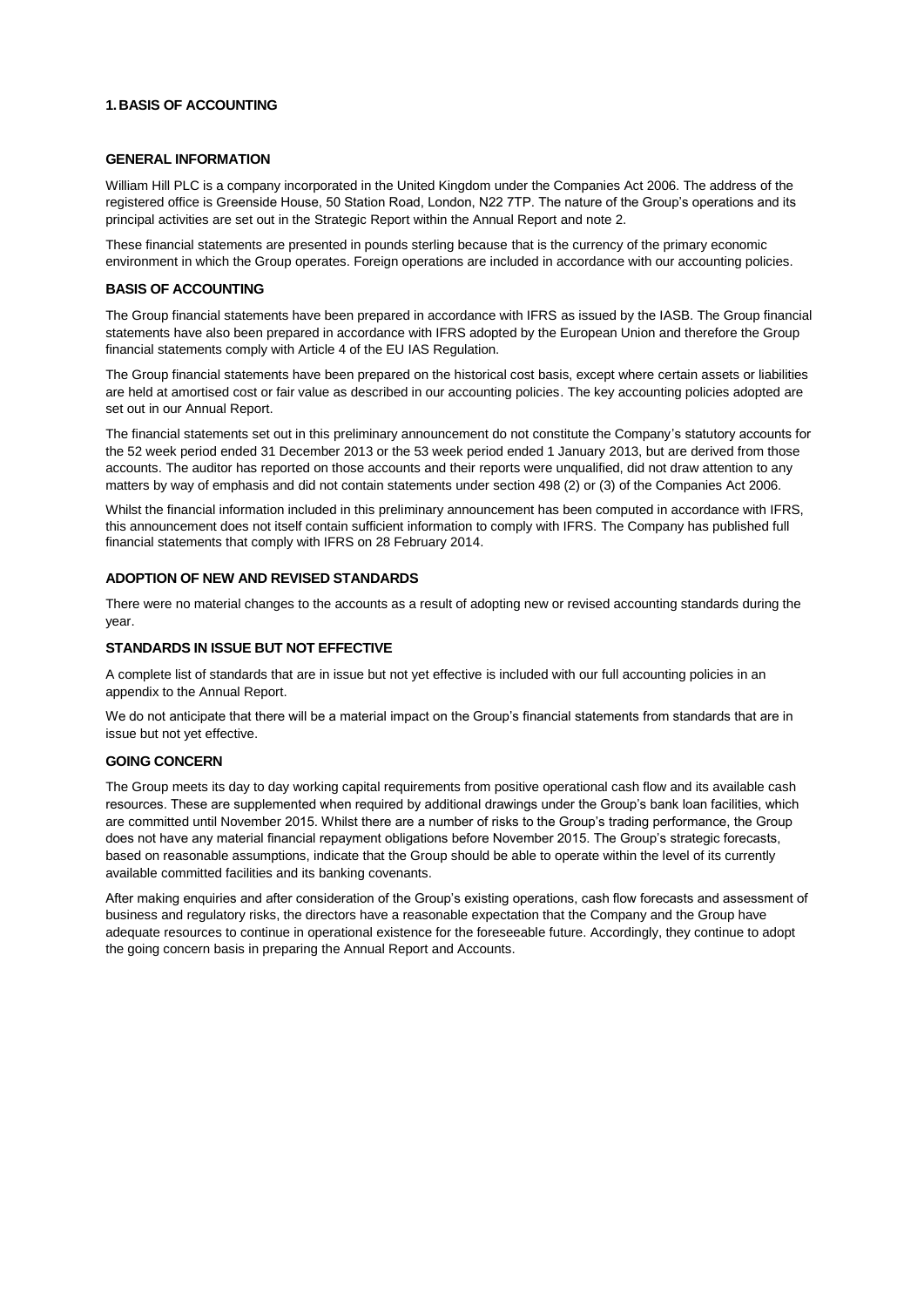#### **2. SEGMENT INFORMATION**

The Board has reviewed and confirmed the Group's reportable segments in line with the guidance provided by IFRS 8 'Operating Segments'. The segments disclosed below are aligned with the reports the Group's Chief Executive reviews to make strategic decisions.

The Retail distribution channel comprises all activity undertaken in LBOs including gaming machines. The Online segment comprises all activity undertaken online including online sports betting, online casino, online poker sites and other online gaming products. The Telephone segment comprises the Group's telephone betting services. The US segment comprises betting activity undertaken in the USA. The Australia segment comprises online and telephone sports betting under the Centrebet, Sportingbet and tomwaterhouse.com brands in Australia which were acquired in transactions during the period (see note 13). Other activities include on-course betting and greyhound stadia operations.

**£m**

**Group £m**

Segment information for the 52 weeks ended 31 December 2013 is as follows: **Retail £m Online £m Telephone £m US £m Australia £m Other £m Corporate**  Amounts wagered 2,874.1 3,165.0 252.0 310.2 1,177.1 22.4 – 7,800.8

| Payout                                     | (1,967.1) | (2,718.7) | (235.5)           | (287.5) | (1,090.4) | (15.1) | $\overline{\phantom{0}}$ | (6, 314.3) |
|--------------------------------------------|-----------|-----------|-------------------|---------|-----------|--------|--------------------------|------------|
| Revenue                                    | 907.0     | 446.3     | 16.5              | 22.7    | 86.7      | 7.3    |                          | 1,486.5    |
| GPT, duty, levies<br>and other costs of    |           |           |                   |         |           |        |                          |            |
| sales                                      | (203.3)   | (40.2)    | $\qquad \qquad -$ | (2.0)   | (20.2)    | (0.9)  |                          | (266.6)    |
| Gross profit                               | 703.7     | 406.1     | 16.5              | 20.7    | 66.5      | 6.4    | -                        | 1,219.9    |
| Depreciation                               | (25.8)    | (0.7)     |                   | (0.5)   | (3.1)     | (0.2)  | (4.0)                    | (34.3)     |
| Amortisation                               | (2.6)     | (18.2)    | (0.2)             | -       | —         | -      | -                        | (21.0)     |
| Other<br>administrative<br>expenses        | (479.0)   | (239.4)   | (16.3)            | (15.3)  | (51.4)    | (6.0)  | (25.6)                   | (833.0)    |
| Share of result of<br>associates           |           |           |                   |         |           |        | 3.4                      | 3.4        |
| Operating<br>profit/(loss) <sup>1</sup>    | 196.3     | 147.8     |                   | 4.9     | 12.0      | 0.2    | (26.2)                   | 335.0      |
| Amortisation of<br>acquired<br>intangibles |           | (4.0)     |                   | (2.5)   | (4.4)     |        |                          | (10.9)     |
| Exceptional                                |           |           |                   |         |           |        |                          |            |
| operating items                            | (5.6)     |           |                   |         | (15.5)    |        |                          | (21.1)     |
| Profit/(loss)<br>before interest           |           |           |                   |         |           |        |                          |            |
| and tax $2$                                | 190.7     | 143.8     |                   | 2.4     | (7.9)     | 0.2    | (26.2)                   | 303.0      |
| Non-operating<br>exceptional items         |           |           |                   |         |           |        | (1.7)                    | (1.7)      |
| Investment income                          |           |           |                   |         |           |        | 1.1                      | 1.1        |
| Finance costs                              |           |           |                   |         |           |        | (45.4)                   | (45.4)     |
| <b>Profit before tax</b>                   |           |           |                   |         |           |        |                          | 257.0      |

<sup>1</sup> The Group defines operating profit as pre-exceptional profit before interest and tax, before the amortisation of specifically identified intangible assets recognised on acquisitions.

 $^2$  The reports used by the Chief Executive to make strategic decisions use operating profit as a key metric. A reconciliation to profit/(loss) before interest and tax has been provided for information purposes only.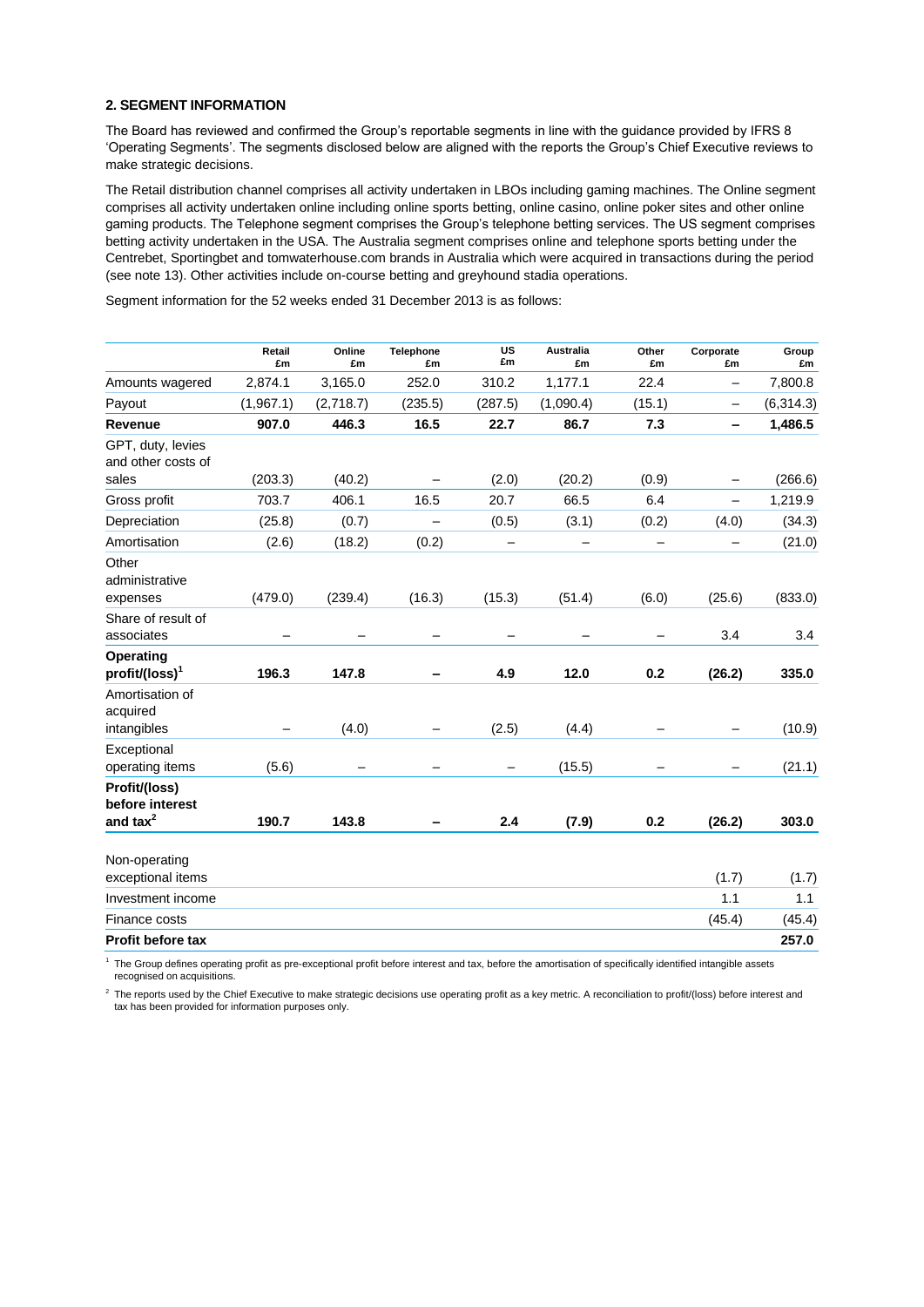|                                                              | Retail<br>£m | Online<br>£m | Telephone<br>£m | US<br>£m | Australia<br>£m | Other<br>£m | Corporate<br>£m          | Group<br>£m |
|--------------------------------------------------------------|--------------|--------------|-----------------|----------|-----------------|-------------|--------------------------|-------------|
| <b>Statement of Financial</b><br><b>Position information</b> |              |              |                 |          |                 |             |                          |             |
| Total segment assets                                         | 1.389.3      | 374.5        | 0.6             | 54.4     | 449.4           | 11.4        | 115.7                    | 2.395.3     |
| Total segment liabilities                                    | (86.0)       | (120.8)      | (4.9)           | (8.6)    | (32.4)          | (0.3)       | (951.4)                  | (1, 204.4)  |
| Included within total<br>assets:                             |              |              |                 |          |                 |             |                          |             |
| Goodwill                                                     | 681.0        | 183.9        |                 | 18.1     | 280.6           | 7.1         | $\overline{\phantom{m}}$ | 1,170.7     |
| Other intangibles with<br>indefinite lives                   | 484.6        |              |                 |          | 86.2            |             | $\overline{\phantom{m}}$ | 570.8       |
| Investment in<br>associates                                  |              |              |                 |          |                 |             | 14.0                     | 14.0        |
| Capital additions                                            | 39.6         | 34.7         |                 | 2.6      | 2.8             |             | 8.8                      | 88.5        |

Net assets/(liabilities) have been allocated by segment based on the information reviewed by the Group's Chief Executive. Corporate net assets include net borrowings and the net defined benefit pension liability as well as any assets and liabilities that cannot be allocated to a particular channel other than on an arbitrary basis.

Capital additions in the above table are stated on an accruals basis.

Segment information for the 53 weeks ended 1 January 2013:

|                                                                                                                                                       | Retail<br>£m | Online<br>£m | <b>Telephone</b><br>£m | US<br>£m | Other<br>£m | Corporate<br>£m | Group<br>£m |
|-------------------------------------------------------------------------------------------------------------------------------------------------------|--------------|--------------|------------------------|----------|-------------|-----------------|-------------|
| Amounts wagered <sup>1</sup>                                                                                                                          | 2,951.5      | 2,498.5      | 279.2                  | 132.2    | 23.4        | -               | 5,884.8     |
| Payout                                                                                                                                                | (2, 113.6)   | (2,091.8)    | (263.2)                | (123.3)  | (16.0)      |                 | (4,607.9)   |
| Revenue                                                                                                                                               | 837.9        | 406.7        | 16.0                   | 8.9      | 7.4         | -               | 1,276.9     |
| GPT, duty, levies and                                                                                                                                 |              |              |                        |          |             |                 |             |
| other costs of sales                                                                                                                                  | (137.1)      | (35.6)       | 2.3                    | (0.9)    | (0.9)       |                 | (172.2)     |
| Gross profit                                                                                                                                          | 700.8        | 371.1        | 18.3                   | 8.0      | 6.5         |                 | 1,104.7     |
| Depreciation                                                                                                                                          | (24.8)       | (0.8)        |                        | (0.2)    | (0.2)       | (3.3)           | (29.3)      |
| Amortisation                                                                                                                                          | (2.6)        | (11.5)       | (0.3)                  |          |             |                 | (14.4)      |
| Other administrative<br>expenses                                                                                                                      | (461.9)      | (213.5)      | (17.5)                 | (8.4)    | (5.8)       | (27.0)          | (734.1)     |
| Share of result of<br>associates                                                                                                                      |              |              |                        |          |             | 3.7             | 3.7         |
| Operating profit/(loss) <sup>2</sup>                                                                                                                  | 211.5        | 145.3        | 0.5                    | (0.6)    | 0.5         | (26.6)          | 330.6       |
| Amortisation of acquired<br>intangibles                                                                                                               |              | (3.6)        | -                      | (1.4)    |             |                 | (5.0)       |
| <b>Exceptional operating</b><br>items                                                                                                                 |              | (4.6)        |                        | (5.3)    |             | (4.6)           | (14.5)      |
| Profit/(loss) before<br>interest and tax <sup>3</sup>                                                                                                 | 211.5        | 137.1        | 0.5                    | (7.3)    | 0.5         | (31.2)          | 311.1       |
| Non-operating exceptional<br>items                                                                                                                    |              |              |                        |          |             | (0.5)           | (0.5)       |
| Investment income                                                                                                                                     |              |              |                        |          |             | 0.6             | 0.6         |
| Finance costs                                                                                                                                         |              |              |                        |          |             | (33.5)          | (33.5)      |
| Profit before tax                                                                                                                                     |              |              |                        |          |             |                 | 277.7       |
| $1$ The presentation of emergets weggered for the 2012 comparative period has been reviewed following a change in accounting policy. Devenues are not |              |              |                        |          |             |                 | $a$ ffootod |

The presentation of amounts wagered for the 2012 comparative period has been revised following a change in accounting policy. Revenues are not affected by this change.

 $2$  The Group defines operating profit as pre-exceptional profit before interest and tax, before the amortisation of specifically identified intangible assets recognised on acquisitions.

 $3$  The reports used by the Chief Executive to make strategic decisions use operating profit as a key metric. A reconciliation to profit/(loss) before interest and tax has been provided for information purposes only.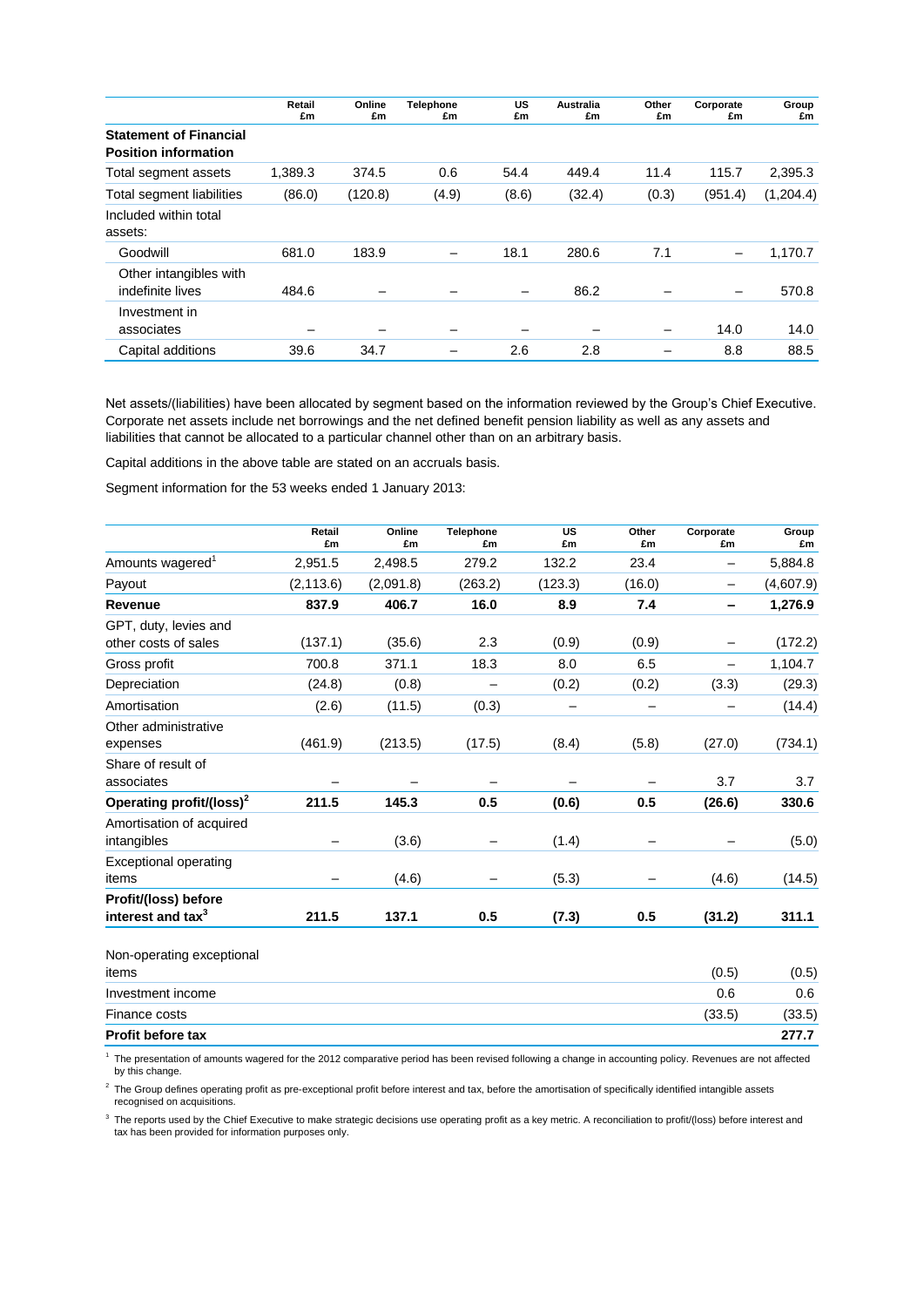|                                                              | Retail<br>£m | Online<br>£m | <b>Telephone</b><br>£m | US<br>£m | Other<br>£m | Corporate<br>£m          | Group<br>£m |
|--------------------------------------------------------------|--------------|--------------|------------------------|----------|-------------|--------------------------|-------------|
| <b>Statement of Financial</b><br><b>Position information</b> |              |              |                        |          |             |                          |             |
| Total segment assets                                         | 1.354.4      | 346.2        | 0.8                    | 50.2     | 11.6        | 100.5                    | 1,863.7     |
| Total segment liabilities                                    | (65.9)       | (104.3)      | (1.7)                  | (8.9)    | (0.1)       | (486.1)                  | (667.0)     |
| Included within total<br>assets:                             |              |              |                        |          |             |                          |             |
| Goodwill                                                     | 681.0        | 183.9        |                        | 18.4     | 7.1         | -                        | 890.4       |
| Other intangibles with<br>indefinite lives                   | 484.6        |              |                        |          |             | $\overline{\phantom{0}}$ | 484.6       |
| Investment in associates                                     |              |              |                        |          |             | 12.6                     | 12.6        |
| Capital additions                                            | 39.3         | 20.8         |                        | 1.2      |             |                          | 61.3        |

There are no inter-segmental sales within the Group.

Revenues and non-current assets by geographical area are as follows:

|                   |                                                | Revenues                                     | Non-current assets        |                       |
|-------------------|------------------------------------------------|----------------------------------------------|---------------------------|-----------------------|
|                   | 52 weeks<br>ended<br>31 December<br>2013<br>£m | 53 weeks<br>ended<br>I January<br>2013<br>£m | 31 December<br>2013<br>£m | January<br>2013<br>£m |
| United Kingdom    | 1,263.4                                        | 1.164.1                                      | 1,396.9                   | 1,412.1               |
| Rest of the World | 223.1                                          | 112.8                                        | 744.3                     | 273.1                 |
|                   | 1,486.5                                        | 1.276.9                                      | 2.141.2                   | 1,685.2               |

Revenue information is based on the location of the customer. Non-current asset information is based on physical location (for tangible assets) or primary operating location of the company using the asset (for intangible assets).

The reconciliation of segment assets/(liabilities) to the Consolidated Statement of Financial Position is as follows:

|                                    | Assets                    |                       |                           | Liabilities             |
|------------------------------------|---------------------------|-----------------------|---------------------------|-------------------------|
|                                    | 31 December<br>2013<br>£m | Januarv<br>2013<br>£m | 31 December<br>2013<br>£m | I January<br>2013<br>£m |
| Total segment assets/(liabilities) | 2.395.3                   | 1.863.7               | (1,204.4)                 | (667.0)                 |
| Corporation tax liabilities        | -                         |                       | (37.6)                    | (38.7)                  |
| Deferred tax assets/(liabilities)  | 18.6                      | 11.5                  | (148.6)                   | (132.5)                 |
| <b>Total assets/(liabilities)</b>  | 2.413.9                   | 1.875.2               | (1,390.6)                 | (838.2)                 |

### **3. EXCEPTIONAL ITEMS**

Exceptional items are those items the Group considers to be non-recurring or material in nature that should be brought to the reader's attention in understanding the Group's financial performance. Exceptional items are as follows:

| 52 weeks                                                         |        | 53 weeks           |
|------------------------------------------------------------------|--------|--------------------|
| 31 December                                                      | ended  | ended<br>1 January |
|                                                                  | 2013   | 2013               |
|                                                                  | £m     | £m                 |
| Operating                                                        |        |                    |
| Sportingbet acquisition and integration costs <sup>1</sup>       | (13.5) | (4.6)              |
| VAT repayment <sup>2</sup>                                       | (5.6)  |                    |
| tomwaterhouse.com acquisition and integration costs <sup>3</sup> | (2.0)  |                    |
| US acquisition costs                                             |        | (5.3)              |
| Spanish back taxes                                               |        | (4.6)              |
|                                                                  | (21.1) | (14.5)             |
| Non-Operating                                                    |        |                    |
| Costs in respect of refinancing <sup>4</sup>                     | (1.7)  |                    |
| Fair value loss on hedging arrangements                          |        | (0.5)              |
|                                                                  | (1.7)  | (0.5)              |
| <b>Total exceptional items</b>                                   | (22.8) | (15.0)             |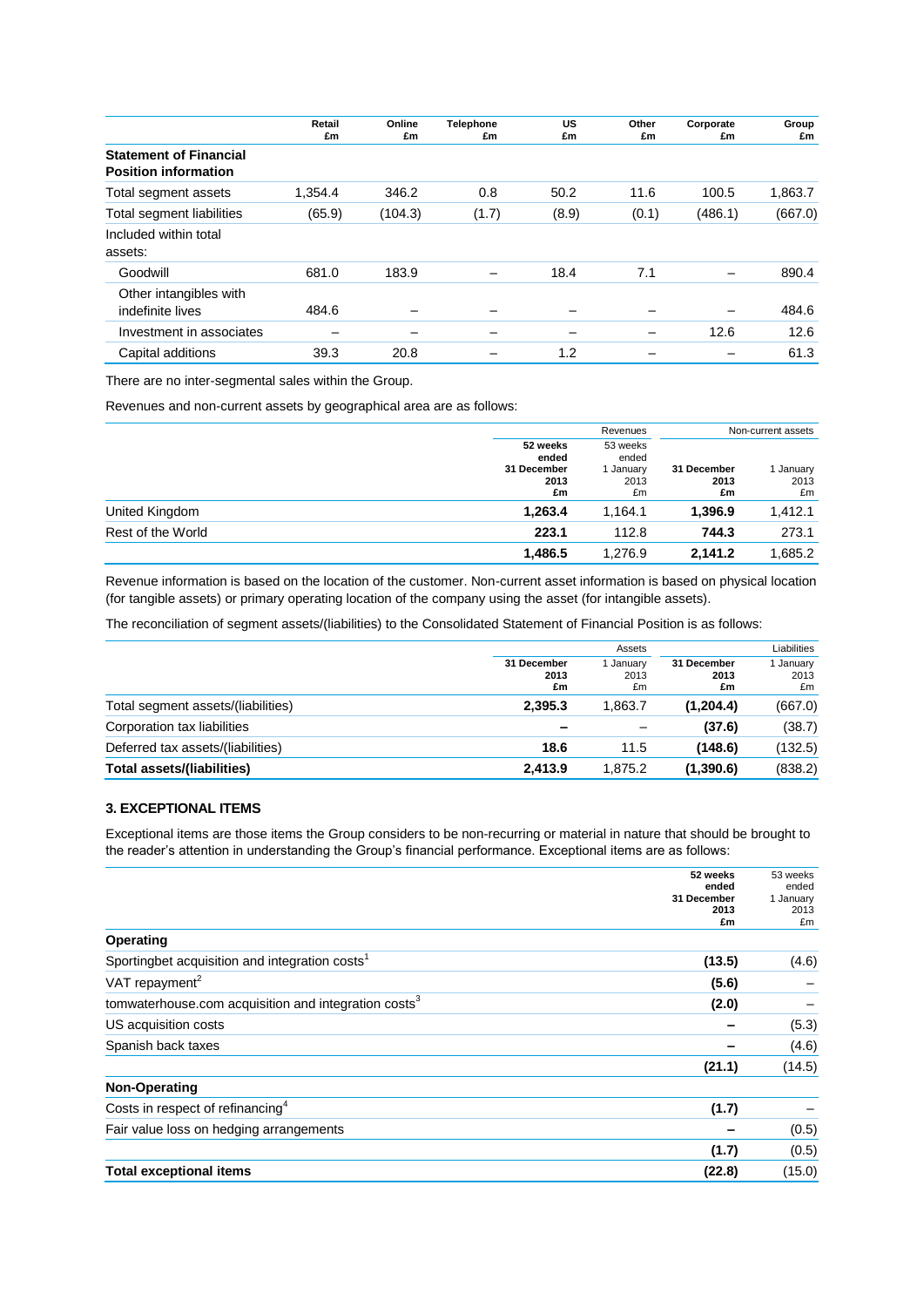The tax impact of exceptional items is as follows:

|                                                                  | 52 weeks<br>ended<br>31 December<br>2013<br>£m | 53 weeks<br>ended<br>1 January<br>2013<br>£m |
|------------------------------------------------------------------|------------------------------------------------|----------------------------------------------|
| Tax credit in respect of VAT repayment <sup>2</sup>              | 1.3                                            |                                              |
| Tax credit in respect of refinancing costs <sup>4</sup>          | 0.4                                            |                                              |
| Tax credit in respect of Spanish back taxes                      |                                                | 0.1                                          |
| Tax credit in respect of US acquisition costs                    |                                                | 1.3                                          |
| Tax credit in respect of fair value loss on hedging arrangements |                                                | 0.1                                          |
|                                                                  | 1.7                                            | 1.5                                          |

<sup>1</sup> On 19 March 2013, the Group acquired a number of operations from the Sportingbet Plc Group, as described in note 13. Costs relating to this acquisition were charged as exceptional items.

<sup>2</sup> During 2013, HMRC was successful in appealing against a 2010 court ruling, on the basis of which the Group had received a refund of VAT on the Group's gaming machines. That refund is now expected to be repaid to HMRC and is charged as an exceptional item in 2013.

 $3$  On 12 August 2013, the Group acquired tomwaterhouse.com, as described in note 13. Costs relating to this acquisition were charged as exceptional items.

4 In June 2013, the Group issued a £375m corporate bond and used the proceeds to settle £275m borrowed under a Term Loan Facility arranged in December 2012, with the remainder used to clear down outstanding amounts under the Group's revolving credit facility. The Term Loan Facility was immediately cancelled and the remaining balance of finance fees, which were being expensed over the life of the debt, was charged as an exceptional item.

### **4. INVESTMENT INCOME**

| 52 weeks                         | 53 weeks   |
|----------------------------------|------------|
| ended                            | ended      |
| 31 December                      | January    |
| 2013                             | 2013       |
|                                  | (restated) |
| £m                               | £m         |
| Interest on bank deposits<br>1.1 | 0.6        |

Following the introduction of IAS 19 (revised 2011), finance income and finance costs relating to the Group's pension scheme assets and liabilities are presented net in finance costs. This presentation has been applied also to the prior year's results.

#### **5. FINANCE COSTS**

| 52 weeks<br>ended<br>31 December<br>2013<br>£m                 | 53 weeks<br>ended<br>1 January<br>2013<br>(restated)<br>£m |
|----------------------------------------------------------------|------------------------------------------------------------|
| Interest payable and similar charges:                          |                                                            |
| Bank loans, bonds and overdrafts<br>41.0                       | 29.0                                                       |
| Amortisation of finance costs<br>3.7                           | 2.2                                                        |
| Net interest payable<br>44.7                                   | 31.2                                                       |
| Loss on revaluation of amounts due to non-controlling interest | 0.9                                                        |
| Interest on net pension scheme liabilities<br>0.7              | 1.4                                                        |
| 45.4                                                           | 33.5                                                       |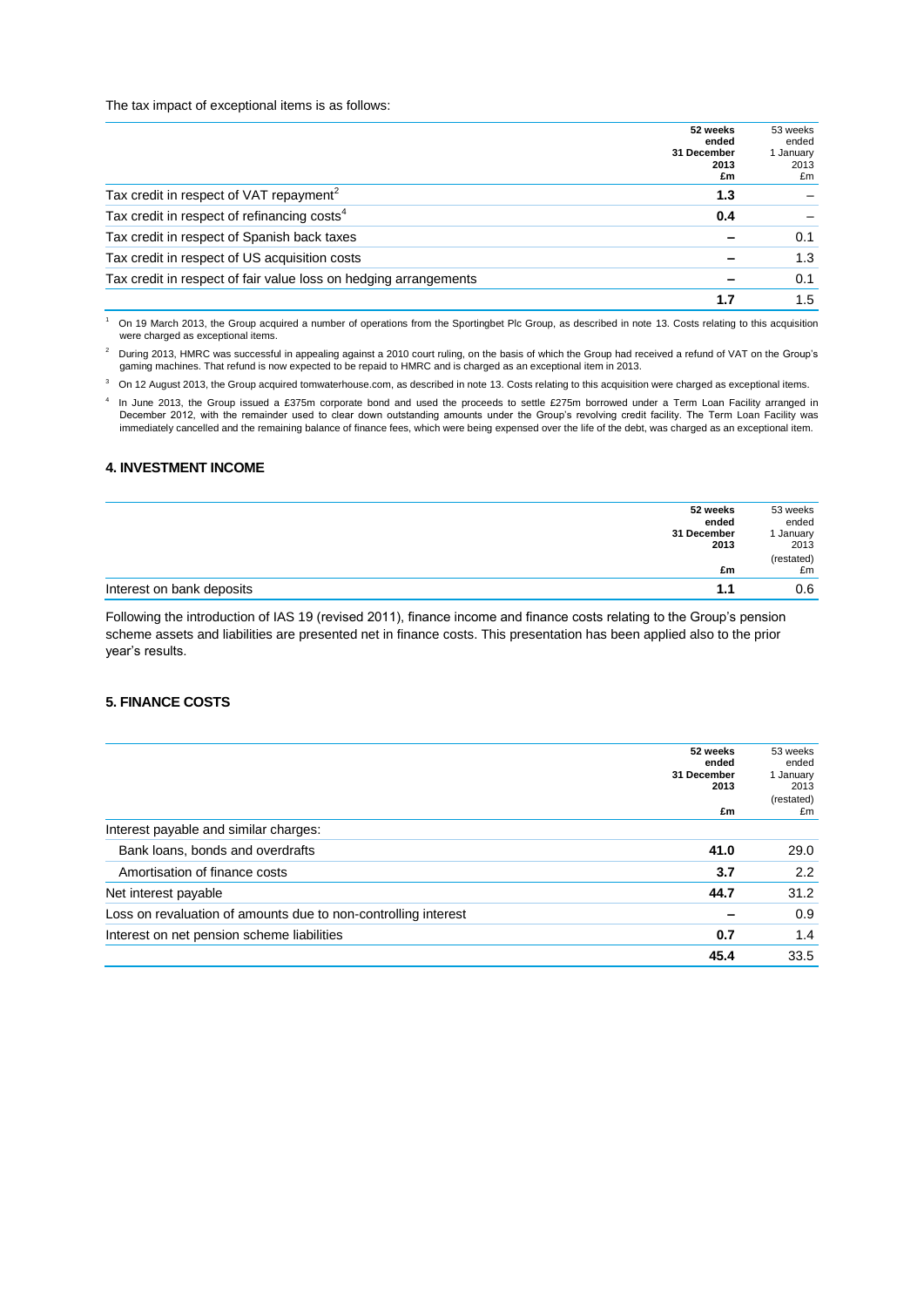### **6. TAX ON PROFIT ON ORDINARY ACTIVITIES**

The tax charge comprises:

|                                                   | 52 weeks    | 53 weeks  |
|---------------------------------------------------|-------------|-----------|
|                                                   | ended       | ended     |
|                                                   | 31 December | 1 January |
|                                                   | 2013        | 2013      |
|                                                   | £m          | £m        |
| Current tax:                                      |             |           |
| UK corporation tax                                | 48.9        | 60.9      |
| Overseas tax                                      | 5.2         | 2.2       |
| Adjustment in respect of prior periods            | 0.3         | (2.2)     |
| Total current tax charge                          | 54.4        | 60.9      |
| Deferred tax:                                     |             |           |
| Origination and reversal of temporary differences | (4.2)       | 0.1       |
| Impact from changes in statutory tax rates        | (18.8)      | (12.6)    |
| Adjustment in respect of prior periods            | (0.9)       | (1.7)     |
| Total deferred credit                             | (23.9)      | (14.2)    |
|                                                   |             |           |
| Total tax on profit on ordinary activities        | 30.5        | 46.7      |

The effective tax rate in respect of ordinary activities before exceptional items is 11.5% (53 weeks ended 1 January 2013: 16.5%). The effective tax rate in respect of ordinary activities after exceptional items was 11.9% (53 weeks ended 1 January 2013: 16.8%). The current period's charge excluding exceptional items is lower than the UK statutory rate of 23.25% mainly due to a lower effective tax rate on the income of Online and a deferred tax credit resulting from the enacted reduction in the UK corporation tax rate to 20%. The difference between the total tax shown above and the amount calculated by applying the standard rate of UK corporation tax to the profit before tax is as follows:

|                                                                                    | 52 weeks ended<br>31 December 2013 |       | 53 weeks ended<br>1 January 2013 |       |
|------------------------------------------------------------------------------------|------------------------------------|-------|----------------------------------|-------|
|                                                                                    | £m                                 | %     | £m                               | %     |
| Profit before tax                                                                  | 257.0                              |       | 277.7                            |       |
| Tax on Group profit at standard UK corporation tax rate of 23.25%<br>(2012: 24.5%) | 59.8                               | 23.3  | 68.0                             | 24.5  |
| Impact of changes in statutory tax rates                                           | (18.8)                             | (7.4) | (12.6)                           | (4.5) |
| Lower effective tax rate of Online                                                 | (12.9)                             | (5.0) | (8.6)                            | (3.1) |
| Tax on share of results of associates                                              | (0.8)                              | (0.3) | (0.9)                            | (0.3) |
| Adjustment in respect of prior periods                                             | (0.6)                              | (0.2) | (3.9)                            | (1.4) |
| Permanent differences - non-deductible expenditure                                 | 3.8                                | 1.5   | 4.7                              | 1.6   |
| Total tax charge                                                                   | 30.5                               | 11.9  | 46.7                             | 16.8  |

The Group earns its profits primarily in the UK and therefore the tax rate used for tax on Group profit for the purposes of this analysis is the standard rate for UK corporation tax.

There are no material unrecognised deferred tax assets.

# **7. DIVIDENDS PROPOSED AND PAID**

|                                        | 52 weeks<br>ended<br>31 December<br>2013 | 53 weeks<br>ended<br>1 January<br>2013 | 52 weeks<br>ended<br>31 December<br>2013 | 53 weeks<br>ended<br>1 January<br>2013 |
|----------------------------------------|------------------------------------------|----------------------------------------|------------------------------------------|----------------------------------------|
|                                        | Per share                                | (restated)<br>Per share                | £m                                       | £m                                     |
| Equity shares:                         |                                          |                                        |                                          |                                        |
| - current period interim dividend paid | 3.7 <sub>p</sub>                         | 3.2 <sub>p</sub>                       | 32.1                                     | 24.0                                   |
| - prior period final dividend paid     | 7.2p                                     | 6.2p                                   | 55.0                                     | 47.1                                   |
|                                        | 10.9 <sub>p</sub>                        | 9.4 <sub>p</sub>                       | 87.1                                     | 71.1                                   |
| Proposed dividend                      | 7.9 <sub>p</sub>                         | 7.2p                                   | 69.1                                     | 55.0                                   |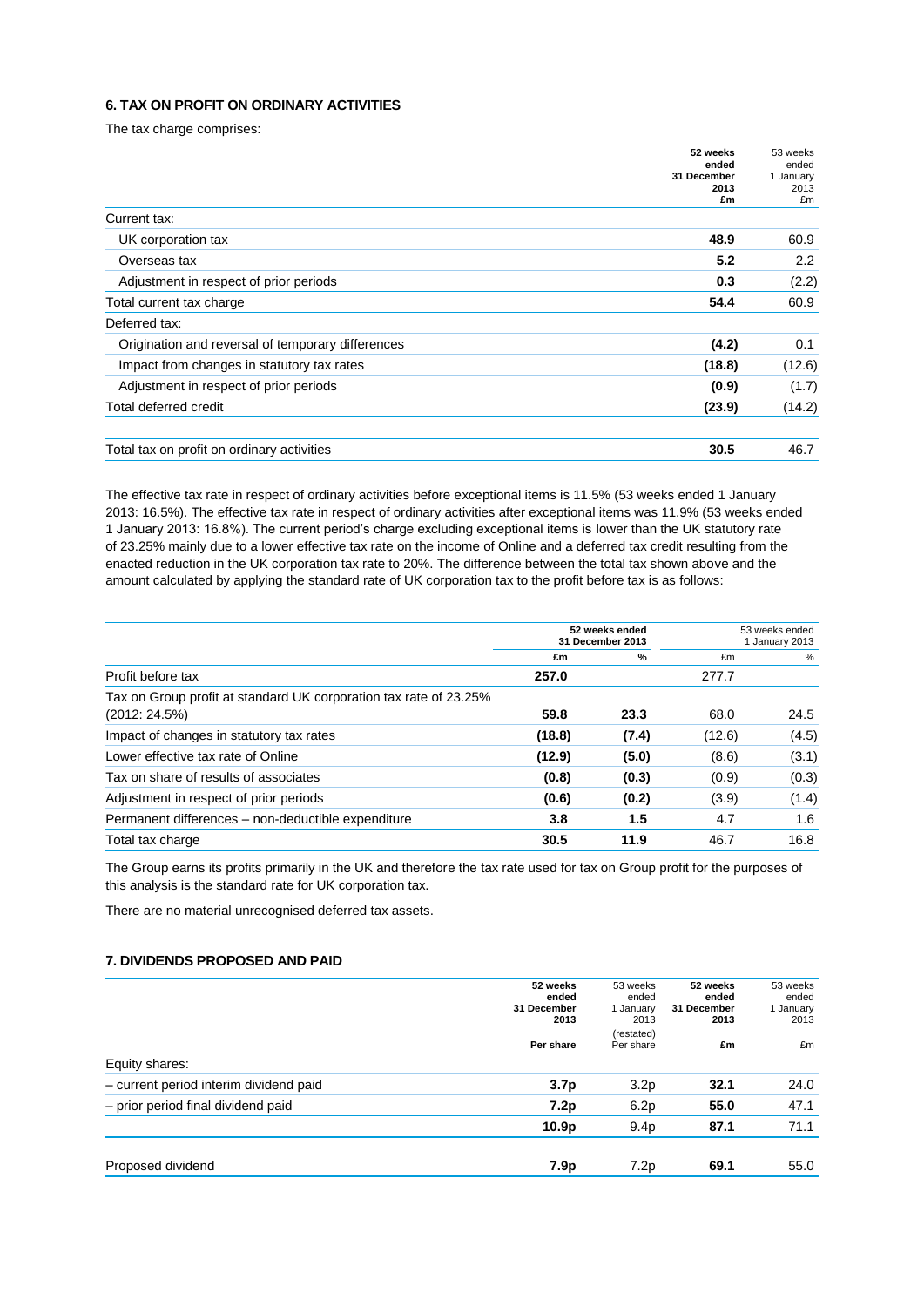The proposed final dividend of 7.9p will, subject to shareholder approval, be paid on 6 June 2014 to all shareholders on the register on 2 May 2014. In line with the requirements of IAS 10 – 'Events after the Reporting Period', this dividend has not been recognised within these results. The Group estimates that approximately 875 million shares will qualify for the final dividend.

Under an agreement signed in November 2002, The William Hill Holdings 2001 Employee Benefit Trust agreed to waive all dividends. Details of shares held by the William Hill Holdings 2001 Employee Benefit Trust.

The comparator per share figures have been restated to take into account the impact of the rights issue; dividends paid during the period of 10.1p have been presented as 9.4p and the proposed final 2012 dividend of 7.8p has been presented as 7.2p.

#### **8. EARNINGS PER SHARE**

The earnings per share figures for the respective periods are as follows:

|                                                                                                         | 52 weeks ended 31 December 2013 |                                          |                | 53 weeks ended 1 January 2013 | (restated)                               |         |
|---------------------------------------------------------------------------------------------------------|---------------------------------|------------------------------------------|----------------|-------------------------------|------------------------------------------|---------|
|                                                                                                         | <b>Basic</b>                    | Potentially<br>dilutive share<br>options | <b>Diluted</b> | Basic                         | Potentially<br>dilutive share<br>options | Diluted |
| Profit after tax attributable to equity holders<br>of the parent for the financial period $(\text{Em})$ | 211.2                           |                                          | 211.2          | 189.8                         |                                          | 189.8   |
| Exceptional items (note 3) (£m)                                                                         | 22.8                            |                                          | 22.8           | 13.7                          |                                          | 13.7    |
| Exceptional items - tax charge<br>(note 3) (Em)                                                         | (1.7)                           |                                          | (1.7)          | (1.5)                         |                                          | (1.5)   |
| Amortisation of intangibles (net of tax) (£m)                                                           | 9.2                             |                                          | 9.2            | 4.5                           |                                          | 4.5     |
| Adjusted profit after tax for the financial<br>period (£m)                                              | 241.5                           |                                          | 241.5          | 206.5                         |                                          | 206.5   |
| Weighted average number of shares<br>(million)                                                          | 838.3                           | 15.3                                     | 853.6          | 757.9                         | 11.7                                     | 769.6   |
| Earnings per share (pence)                                                                              | 25.2                            | (0.5)                                    | 24.7           | 25.0                          | (0.3)                                    | 24.7    |
| Amortisation adjustment (pence)                                                                         | 1.1                             |                                          | 1.1            | 0.6                           |                                          | 0.6     |
| Exceptional adjustment (pence)                                                                          | 2.5                             |                                          | 2.5            | 1.6                           | (0.1)                                    | 1.5     |
| Earnings per share – adjusted (pence)                                                                   | 28.8                            | (0.5)                                    | 28.3           | 27.2                          | (0.4)                                    | 26.8    |

An adjusted earnings per share, based on profit for the period before exceptional items and before the amortisation of specifically identified intangible assets arising on acquisitions, has been presented in order to highlight the underlying performance of the Group.

The basic weighted average number of shares excludes shares held by The William Hill Holdings 2001 Employee Benefit Trust and those shares held in treasury. The effect of this was to reduce the average number of shares by 0.8m in the 52 weeks ended 31 December 2013 (53 weeks ended 1 January 2013: 0.9m).

The comparator 2012 figures have been restated from the previously reported 27.0p (basic) and 26.6p (diluted) earnings per share to take into account the impact of the rights issue in line with IAS 33 "Earnings Per Share".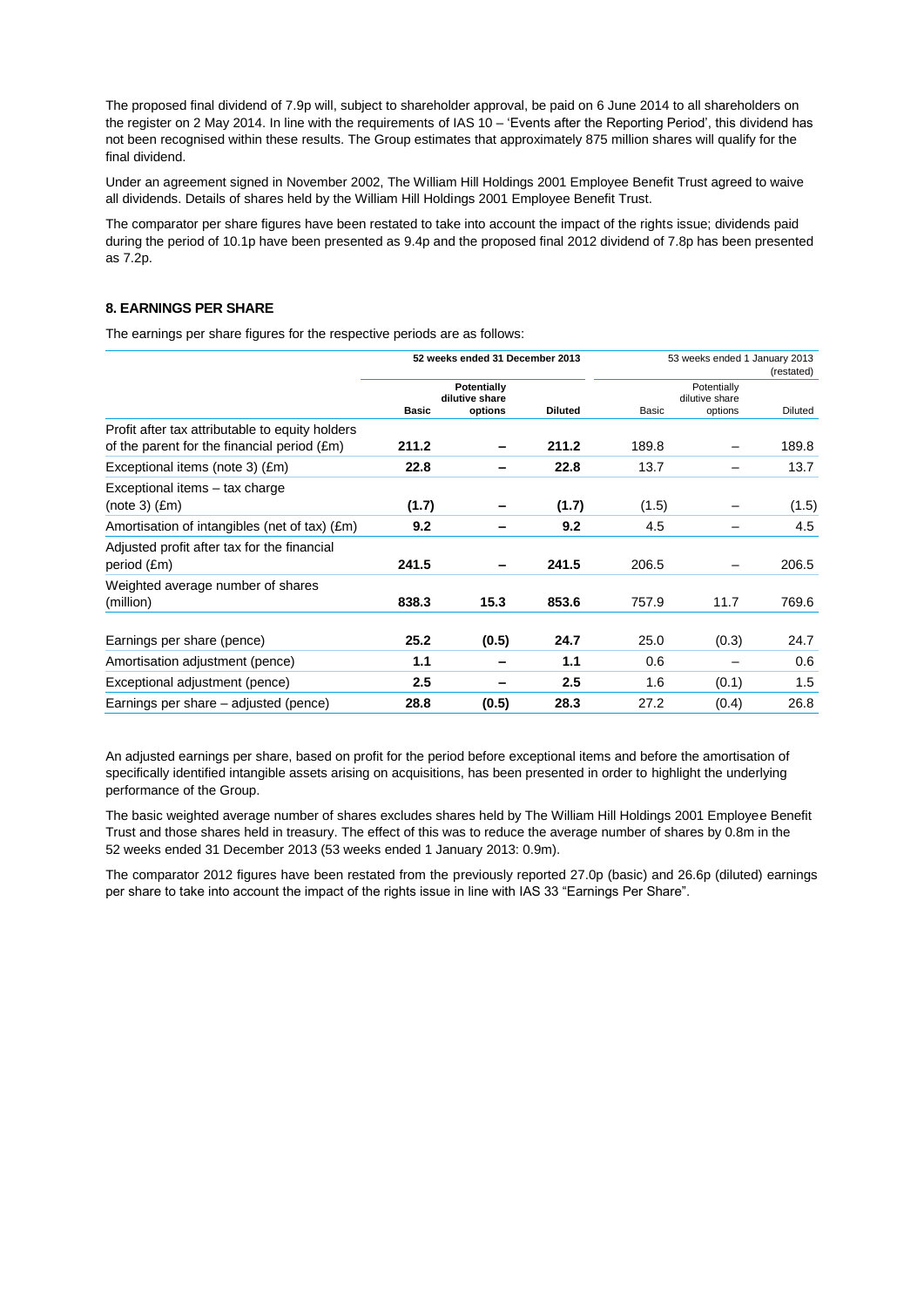#### **9. BORROWINGS**

|                                                                                         | 31 December<br>2013 | 1 January<br>2013 |
|-----------------------------------------------------------------------------------------|---------------------|-------------------|
|                                                                                         | £m                  | £m                |
| Borrowings at amortised cost                                                            |                     |                   |
| Bank loans                                                                              | 230.0               | 110.0             |
| Less: expenses relating to bank loans                                                   | (2.5)               | (3.8)             |
| £300m 7.125% Guaranteed Notes due 2016                                                  | 300.0               | 300.0             |
| Less: discount on £300m 7.125% Guaranteed Notes due 2016 issued for £297.9m             | (1.0)               | (1.2)             |
| Less: expenses relating to £300m 7.125% Guaranteed Notes due 2016                       | (1.9)               | (2.5)             |
| £375m 4.25% Guaranteed Notes due 2020                                                   | 375.0               |                   |
| Less: expenses relating to £375m 4.25% Guaranteed Notes due 2020                        | (3.7)               |                   |
| Total Borrowings at amortised cost                                                      | 895.9               | 402.5             |
| Obligations under finance leases                                                        |                     | $0.2^{\circ}$     |
| <b>Total Borrowings</b>                                                                 | 895.9               | 402.7             |
| Less: amount shown as due for settlement in 12 months (shown under current liabilities) |                     | (0.1)             |
| Amount shown as due for settlement after 12 months                                      | 895.9               | 402.6             |
| The gross borrowings, including finance leases, are repayable as follows:               |                     |                   |
| Amounts due for settlement within one year                                              |                     | 0.1               |
| In the second year                                                                      | 230.0               | 0.1               |
| In the third to fifth years inclusive                                                   | 300.0               | 410.0             |
| After more than five years                                                              | 375.0               |                   |
|                                                                                         | 905.0               | 410.2             |

#### **Bank facilities**

As at 31 December 2013, the Group had the following bank facilities:

- 1. A revolving credit bank loan facility of £550m provided by a syndicate of banks which expires in November 2015. At the period-end, £230m of this facility was drawn down.
- 2. An overdraft facility of £5m, of which £nil was drawn down at the period-end.

During the period, the Group repaid and cancelled the Term Loan Facilities of £325m that were established during 2012. The remaining unamortised finance fees on the facility were charged to exceptional costs as described in note 3.

#### **£550m Revolving Credit Facility (RCF)**

Borrowings under the RCF are unsecured but are guaranteed by the Company and by William Hill Organization Limited, one of the principal operating subsidiaries of the Company.

Borrowings under the Facility incur interest at LIBOR plus a margin of between 2.00% and 2.75%, determined by the Group's consolidated Net Debt to EBITDA ratio as defined in the loan agreement. A commitment fee, equivalent to 40% of the margin, is also payable in respect of available but undrawn borrowings under the RCF.

The upfront participation and other fees plus associated costs incurred in arranging the RCF have been capitalised and offset against the loans in the Consolidated Statement of Financial Position and are being amortised on a straight line basis over the life of the facility.

#### **Overdraft facility**

At 31 December 2013, the Group had an overdraft facility with National Westminster Bank plc of £5m (1 January 2013: £5m). The balance on this facility at 31 December 2013 was £nil (1 January 2013: £nil).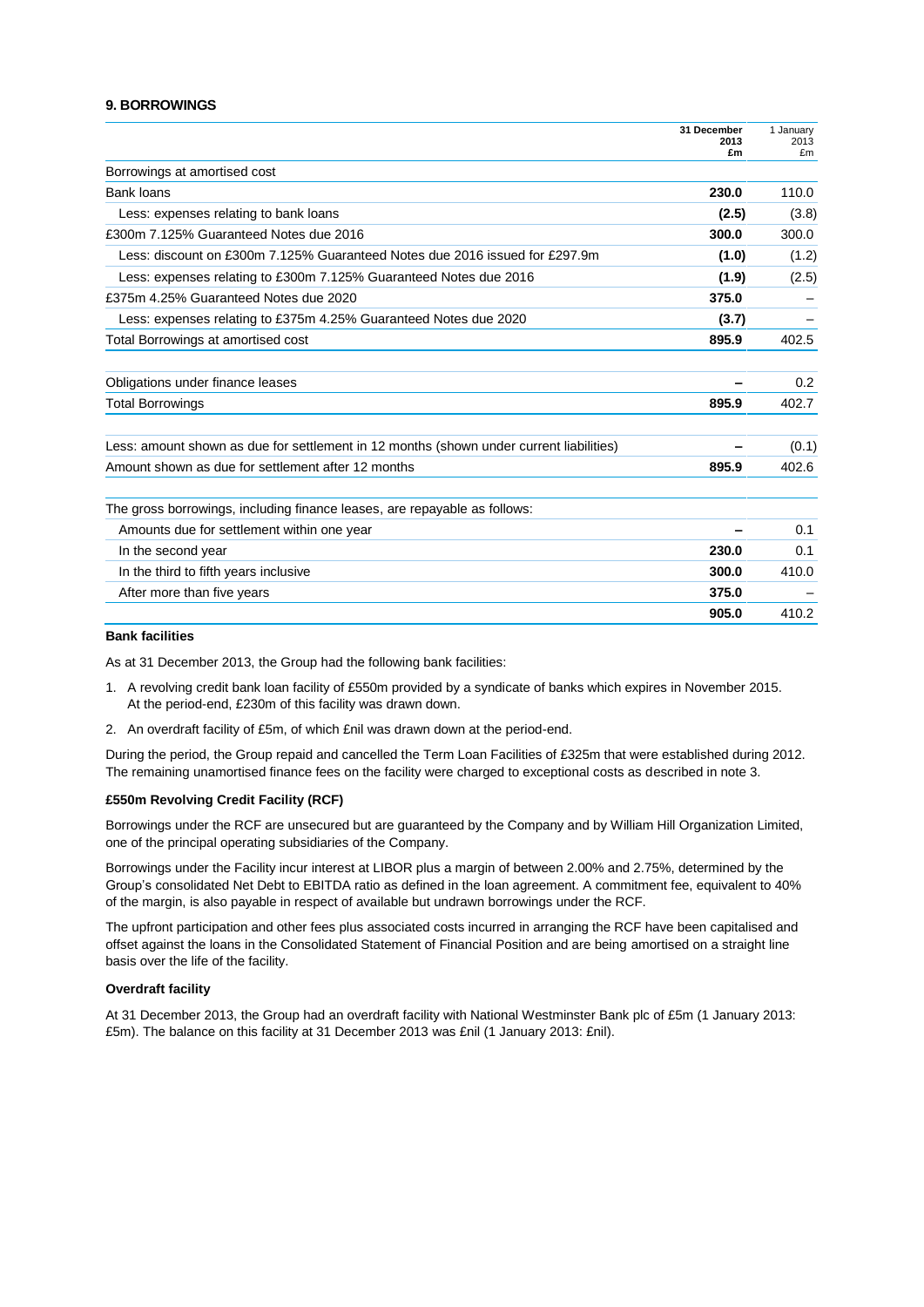#### **Corporate bonds**

#### (i) £300m 7.125% Guaranteed Notes due 2016

As part of its strategy to diversify its funds and strengthen its balance sheet, the Company issued £300m of corporate bonds to investors in 2009. These bonds mature in November 2016 and are guaranteed by William Hill Organization Limited, a principal subsidiary of the Company. The bonds carry a coupon of 7.125% but together with the discount on issue of the bonds bear an effective interest rate of 7.25%.

#### (ii) £375m 4.25% Guaranteed Notes due 2020

In June 2013, the Group issued £375m of corporate bonds and used the net proceeds to repay £275m borrowed under a Term Loan Facility used to part fund the acquisition of Sportingbet plc's Australian business and Playtech's stake in Online, with the remainder of the bond used to reduce outstanding amounts under the Group's RCF. The bonds, which are guaranteed by William Hill Organization Limited, bear a coupon rate of 4.25% and are due for redemption in June 2020.

Finance fees and associated costs incurred on both issues of bonds, together with the discount on the 2009 issue, have been capitalised in the Consolidated Statement of Financial Position and are being amortised over the life of the respective bonds using the effective interest rate method.

### **10. OWN SHARES**

|                                      | £m    |
|--------------------------------------|-------|
| At 2 January 2013                    | (2.7) |
| Purchase of own shares               | (9.6) |
| Transfer of own shares to recipients | 8.5   |
| At 31 December 2013                  | (3.8) |

Own shares held comprise:

|                           |                            | 31 December 2013              |            |                     |                        | January 2013 |
|---------------------------|----------------------------|-------------------------------|------------|---------------------|------------------------|--------------|
|                           | <b>Number</b><br>of shares | <b>Nominal</b><br>value<br>£m | Cost<br>£m | Number<br>of shares | Nominal<br>value<br>£m | Cost<br>£m   |
| William Hill Holdings EBT | 843.732                    | 0.1                           | 3.8        | 500.000             |                        |              |

#### **11. NON-CONTROLLING INTEREST (NCI)**

The non-controlling interest relates to the 29% share in Online owned by Playtech Limited ("Playtech") during the prior and part of the current period.

On 15 April 2013, the Group purchased Playtech's stake in the Online business for a cash consideration of £423.8m. As this was a transaction with minority equity owners of the business without a change of control, it has been recognised as an equity transaction in the Group's reserves and not as a business combination or investment. Directly attributable costs of £2.8m have been recorded in equity along with a receipt of £3.5m representing a subsequent working capital adjustment. A liability of £9.7m, representing fixed annual fees due to Playtech, was also reversed through equity following the end of the underlying obligation.

As a result of the purchase of this minority stake, the financial statements show a nil non-controlling interest in the Statement of Financial Position and present a non-controlling share of profits only up to 14 April 2013, being £15.3m. A reconciliation of the movements in non-controlling interests is provided in the Consolidated Statement of Changes in Equity.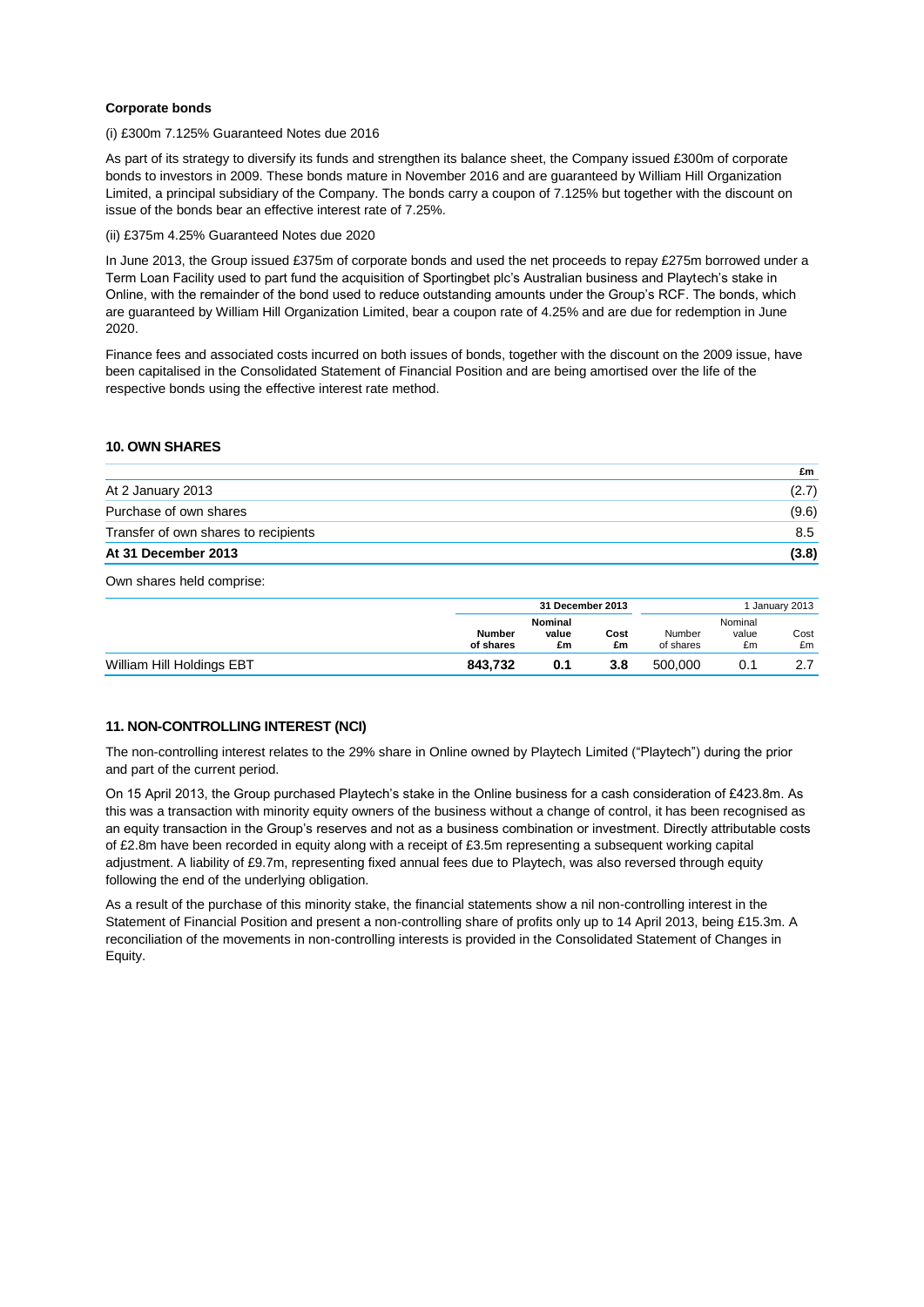# **12. NOTES TO THE CASH FLOW STATEMENT**

|                                                                                      | 52 weeks<br>ended<br>31 December<br>2013<br>£m | 53 weeks<br>ended<br>1 January<br>2013<br>£m |
|--------------------------------------------------------------------------------------|------------------------------------------------|----------------------------------------------|
| Profit before interest and tax, excluding exceptional items                          | 324.1                                          | 325.6                                        |
| Adjustments for:                                                                     |                                                |                                              |
| Share of result of associates                                                        | (3.4)                                          | (3.7)                                        |
| Depreciation of property, plant and equipment                                        | 34.3                                           | 29.3                                         |
| Amortisation of computer software                                                    | 21.0                                           | 14.4                                         |
| Amortisation of specifically identified intangible assets recognised on acquisitions | 10.9                                           | 5.0                                          |
| Gain on disposal of property, plant and equipment                                    | (0.4)                                          | (1.0)                                        |
| Cost charged in respect of share remuneration                                        | 8.9                                            | 10.6                                         |
| Defined benefit pension cost less cash contributions                                 | (8.1)                                          | (8.8)                                        |
| Changes in foreign exchange rates                                                    |                                                | (0.4)                                        |
| Fair value movements on investment property                                          | 1.4                                            |                                              |
| Exceptional operating expense                                                        | (16.0)                                         | (9.6)                                        |
| Movement on financial derivatives                                                    | 4.6                                            | (0.6)                                        |
| Operating cash flows before movements in working capital:                            | 377.3                                          | 360.8                                        |
| (Increase)/decrease in receivables                                                   | (5.8)                                          | 15.7                                         |
| (Decrease)/increase in payables                                                      | (6.7)                                          | 10.2                                         |
| Cash generated by operations                                                         | 364.8                                          | 386.7                                        |
| Income taxes paid                                                                    | (55.9)                                         | (52.0)                                       |
| Interest paid                                                                        | (41.3)                                         | (40.4)                                       |
| Net cash from operating activities                                                   | 267.6                                          | 294.3                                        |

#### **13. ACQUISITIONS**

#### **a) Acquisition of Australian and Spanish operations from Sportingbet PLC (Sportingbet)**

On 19 March 2013, the Group acquired the Australian sportsbook operations of Sportingbet and the Miapuesta brand and was granted a call option over Sportingbet's locally licensed Spanish business. The acquisition, representing a further step in the Group's strategy of selective international expansion, was made for a cash consideration of £459.4m and resulted in the Group acquiring 100% of the share capital of the entities acquired.

The call option over the Spanish business was exercised in September 2013 for nil additional consideration and control was assumed on 17 September 2013.

Goodwill recognised on acquisition represented expected profit enhancements from future revenue growth prospects and is not expected to be deductible for tax purposes.

The acquisition-date fair values of the assets and liabilities acquired are provisional. These may be further adjusted, particularly in respect of intangible assets, current liabilities and deferred tax provisions, as we gain further understanding of the business. The provisional purchase price allocation is set out in the table below: